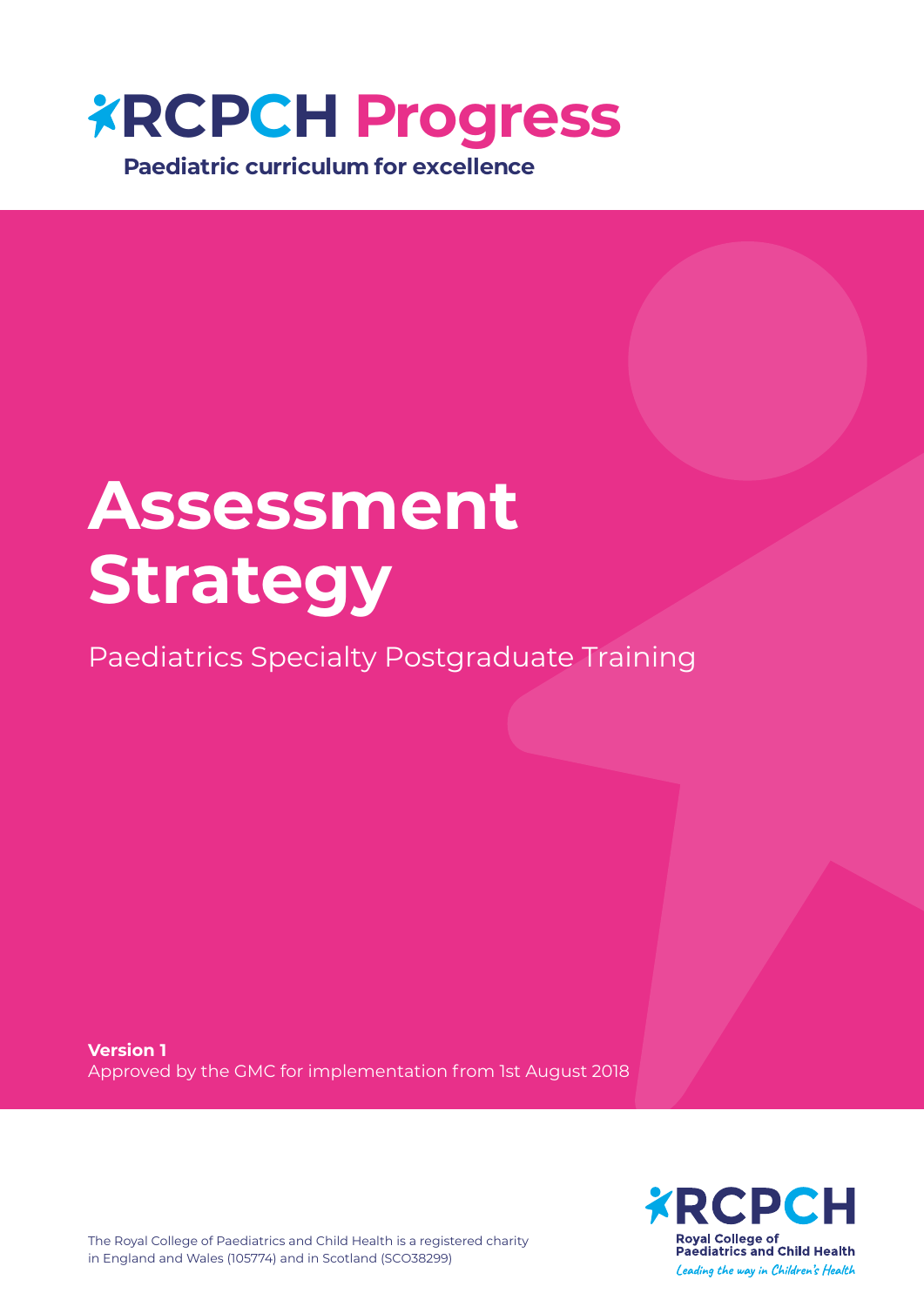This document outlines the Assessment Strategy to be used by trainees completing postgraduate training in paediatrics in the UK. It accompanies the RCPCH Progress curriculum.

This is Version 1.0. As the document is updated, version numbers will be changed, and content changes noted in the table below.

| Version number | Date issued | Summary of changes |  |  |  |  |  |  |
|----------------|-------------|--------------------|--|--|--|--|--|--|
|                |             |                    |  |  |  |  |  |  |
|                |             |                    |  |  |  |  |  |  |
|                |             |                    |  |  |  |  |  |  |
|                |             |                    |  |  |  |  |  |  |
|                |             |                    |  |  |  |  |  |  |
|                |             |                    |  |  |  |  |  |  |

### **Contents**

 $\bullet$   $\bullet$   $\bullet$ 

| Background to the Assessment Strategy                     |
|-----------------------------------------------------------|
|                                                           |
| A new strategy for a new curriculum                       |
| The Purpose of the Programme of Assessment                |
|                                                           |
|                                                           |
| Frameworks for validation                                 |
| How to Use the Programme of Assessment                    |
| The Programme of Assessment Blueprint                     |
|                                                           |
|                                                           |
|                                                           |
|                                                           |
|                                                           |
|                                                           |
|                                                           |
|                                                           |
|                                                           |
|                                                           |
| <b>Guidance for Annual Reviews of Competence Pr</b>       |
| Satisfactory completion of Level 1 training re            |
| Satisfactory completion of Level 2 training re            |
| Satisfactory completion of Level 3 training re            |
| Evaluation of Supervised Learning Events                  |
|                                                           |
|                                                           |
|                                                           |
|                                                           |
| <b>Ensuring Equality, Diversity and Fairness in Asset</b> |
|                                                           |
| Entrustable professional activities                       |
| Development of a validation framework                     |
|                                                           |
|                                                           |
| Increased involvement of patients                         |
|                                                           |
|                                                           |

This information is correct and up to date at time of Publication.<br>©RCPCH 2017

|                       | 4     |
|-----------------------|-------|
|                       |       |
|                       |       |
|                       |       |
|                       |       |
|                       |       |
|                       |       |
|                       | 12    |
|                       |       |
|                       |       |
|                       |       |
|                       |       |
|                       |       |
|                       |       |
|                       |       |
|                       |       |
|                       |       |
|                       |       |
|                       |       |
|                       |       |
| Progression (ARCP) 24 |       |
|                       |       |
|                       |       |
|                       |       |
|                       |       |
|                       |       |
|                       |       |
|                       | 38    |
|                       | .39   |
|                       |       |
|                       |       |
|                       |       |
|                       | $-45$ |
|                       |       |
|                       |       |
|                       |       |
|                       |       |
|                       |       |
|                       |       |
|                       |       |

 $\bullet$   $\bullet$   $\bullet$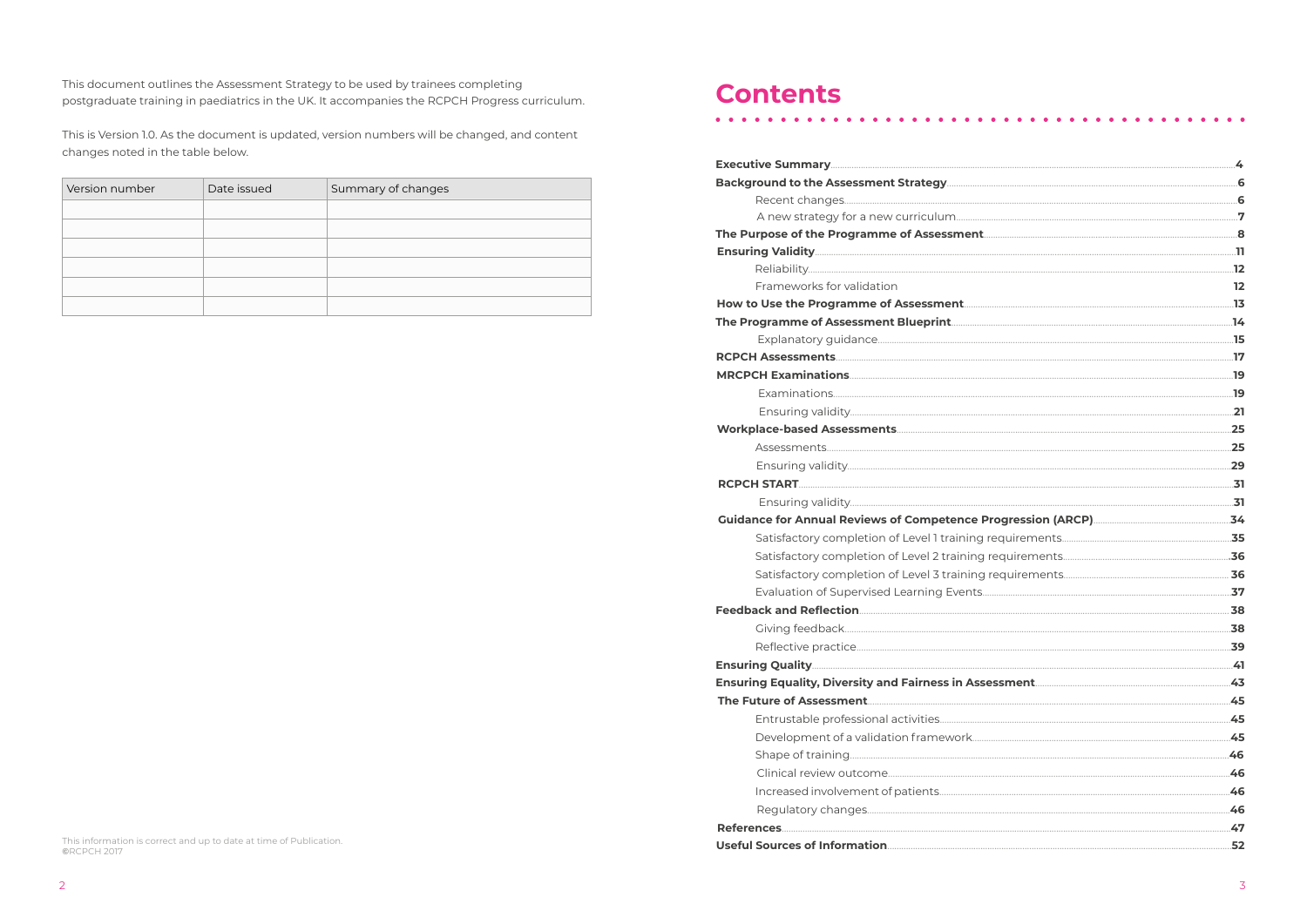### **Executive Summary**

This Assessment Strategy comprises the rationale for, and content of, the RCPCH Programme of Assessment,<sup>1</sup> to be used from 1<sup>st</sup> August 2018 onwards. It reflects the evolution of previous strategies as opposed to revolution, reinforcing the assessment practices which currently work effectively and ensuring these can continue to be deployed appropriately to support the new curriculum – RCPCH Progress. This strategy must be read in conjunction with the RCPCH Progress curriculum and syllabi.

This document outlines the purpose of each assessment and the mechanisms by which their ongoing validity are ensured. It also outlines the principles by which feedback should be provided and received.

The assessments within the Programme of Assessment have not changed from previous Assessment Strategies, but the way in which they are used and the focus applied will be subtly different to reflect the updated curriculum structure and ethos. With trainees now focused on achievement of higher level, holistic Learning Outcomes, all assessments will demonstrate and/ or develop capability in one or more Outcome. Feedback will be framed around the curriculum domains (and therefore implicitely the GMC's Generic Professional Capabilites) and the Learning Outcomes.

The RCPCH ePortfolio, Kaizen, will be adapted to support the new curriculum structure, making the purpose of each assessment and its relationship to the curriculum more explicit, and actively encouraging reflection on the assessment outcome with any further development needs identified. All assessments are mapped to the Key Capabilities within the curriculum syllabi, which are in turn mapped to the GPCs. The educational supervisor form within ePortfolio will be redesigned to make the review of evidence against each Learning Outcome (and thus the GPCs) simple and explicit.

Trainees must prioritise the generation and recording of high-quality evidence rather than the quantity of assessment completed, ensuring the evidence is valid and relevant for the Learning Outcome(s) and that the intended purpose has been met. RCPCH does not currently stipulate minimum numbers of assessments for most workplace based assessments, and this continues within this updated Assessment Strategy.

In line with the GMC *Designing and maintaining postgraduate assessment programmes* as supporting guidance, key critical progression points ('waypoints') have been identified, where the trainee will be preparing for a significant transition. 'Entrustable Professional Activities' (EPAs) are to be identified to support assessment at these points. These are 'units of professional practice, defined as tasks or respomsibilities to be entrusted to the unsupervised execution by a trainee once he or she has attained sufficient specific competence'. (Ten Cate, 2013, p157).

The existing Acute Care Assessment Tool (ACAT) is intended to assess the integration of clinical and non-clinical skills in a professional way over a sustained period (e.g. medical take or intensive care shift).

The RCPCH intends to adapt this current assessment to form a number of EPAs, mapped to the curricular domains, for use at the critical progression point prior to moving on to Level 2 training, as this transition brings the added responsibilities of working on a middle-tier rota. These EPAs will initially be introduced as a pilot and reviewed prior to full implementation, subject to approval by the GMC.

<sup>1</sup> Defined by the GMC as 'the integrated framework of exams, assessments in the workplace and judgements made about a learner during their approved programme of training' (GMC, 2017a, p.5).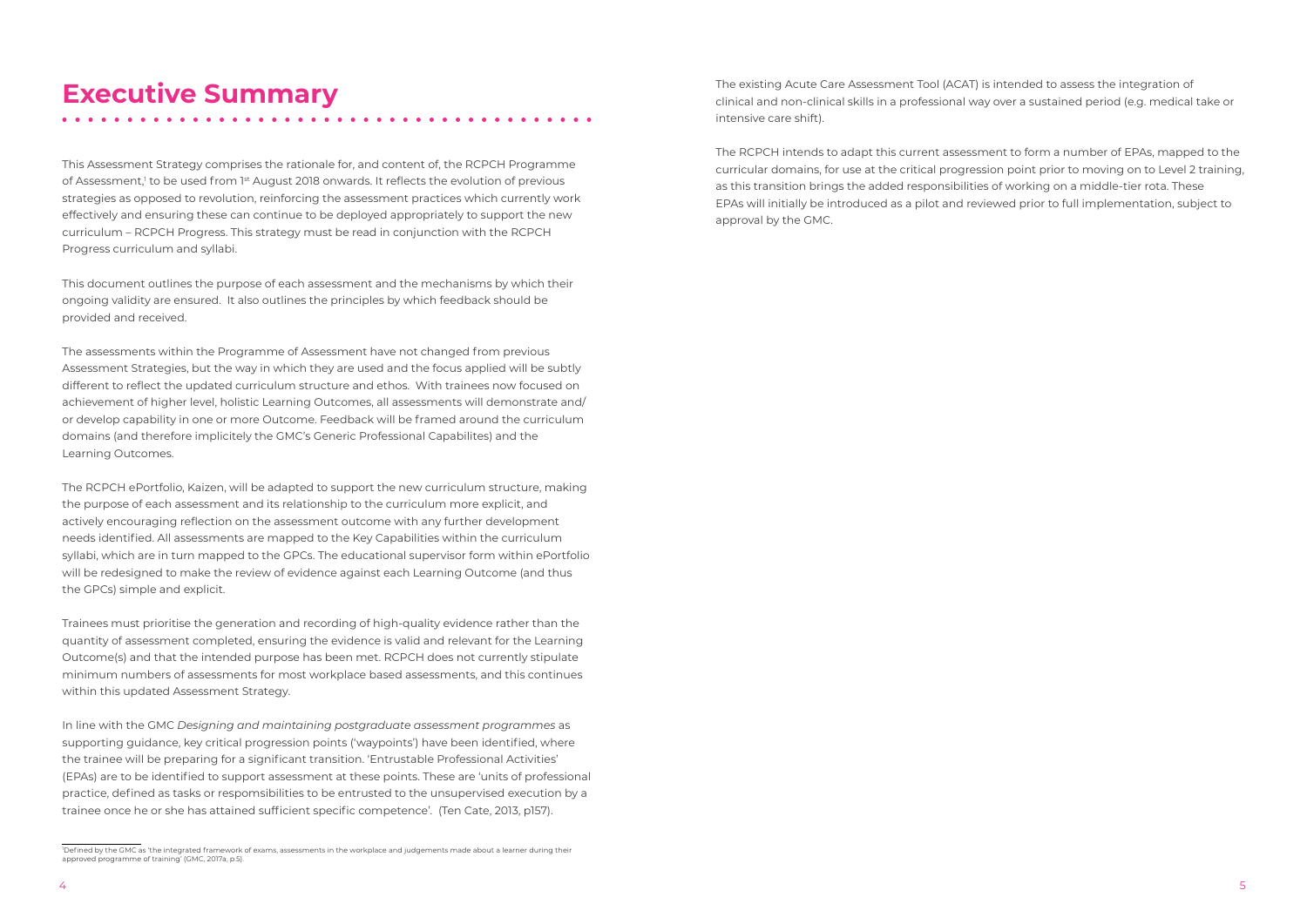### **Background to the Assessment Strategy**

The RCPCH is responsible for setting and maintaining the standards of training and assessment in paediatrics and its 17 sub-specialties, in accordance with the requirements set by the GMC. In this capacity, the College develops and periodically reviews the curriculum (and supporting syllabi) for training, and the Programme of Assessment to be used alongside the curriculum to facilitate both the formative and summative assessment of progress and capability.

#### **Recent changes**

Although the curriculum has remained unchanged since 2010, the Programme of Assessment has evolved since the last formal Assessment Strategy was published, reflecting developments in assessment theory and practice, and pre-empting the regulatory move towards the assessment of more generic skills, behaviours and attributes, alongside specific clinical skills. These changes have been partly driven by developments in technology, with the introduction of computer-based testing in the written examinations, and a new ePortfolio system – RCPCH Kaizen.

**Formative Supervised Learning Events (SLEs)** were piloted and integrated into the Programme of Assessment in 2013. Subsequently, the mandatory minimum number for each type of SLE has been removed in most cases, encouraging trainees to focus on 'quality over quantity', and deploying the right assessment in a time and manner that best meets their development and training needs. The 2016 *National Training Survey* highlighted the challenge for doctors in training to achieve balance between their training and clinical duties, $^2$  and so it is crucial that time made available for training and assessment is used productively.

More recently, **test blueprints** have been devised and implemented for the MRCPCH Theory examinations (Foundations of Practice, Theory and Science, and Applied Knowledge in Practice), to ensure greater consistency across each diet, while a review of the MRCPCH Clinical examination is currently underway.

From the 2011–2012 training year onwards, all trainees entering Level 3 training have been required to undertake the formative **RCPCH START** (Specialty Trainee Assessment of Readiness for Tenure) assessment. This is intended to inform their final period of training as they develop the skills required to work as a consultant. Initial studies suggest strong acceptability amongst trainees and trainers, and a proven positive impact.3

### **A new strategy for a new curriculum**

The curriculum for paediatrics, including General Paediatrics and the 17 paediatrics subspecialties, has now undergone a major review (2015–2017), resulting in the development of the new RCPCH Progress curriculum which will be implemented from the 2018–2019 training year onwards. The new curriculum design incorporates feedback from trainees and trainers, which will ensure it is easy to engage with, flexible, and meets the needs of the modern paediatric workforce. The curriculum will also meet the requirements of the new GMC *Excellence by design: standards for postgraduate curricula* (2017).

RCPCH Progress represents a departure from the competency-based framework approach. Instead, it comprises a smaller number of Learning Outcomes, which are framed around the Generic Professional Capabilities (GPCs). Educational supervisors are required to make a professional judgement as to whether the trainee has achieved each Learning Outcome, considering evidence provided in the training portfolio and mapped to the Outcomes. For each Learning Outcome there are Key Capabilities, which must be demonstrated to achieve the Learning Outcome. The onus is on the trainee, primarily, with support from their trainer(s), to demonstrate satisfactorily how they meet the Learning Outcome.

This Assessment Strategy reflects these changes to the curriculum, both structurally (with assessments clearly linked to Learning Outcomes and Key Capabilities), and by supporting the underpinning principles within the curriculum of flexibility and tailoring to the specific learning needs of each trainee.

The RCPCH is committed to continuous improvement in assessment, monitoring the validity and reliability of assessments used to support the current training curriculum and engaging with new educational research both as a consumer and producer. Therefore, the Programme of Assessment will continue to evolve in response to new evidence, testing and integrating new assessments and approaches where appropriate.

 $^2$  National Training Survey 2016: Programme Specific Question no. 9 for paediatrics asked to what extent respondents agreed they had sufficient opportunity to complete their SLEs. Fifty-seven percent agreed or strongly agreed, while 14% disagreed or strongly disagreed, with the remainder neutral; responses were most negative for the ST4-ST7 respondents.

<sup>3</sup> Foard, L. & Reece, A. Personal communication. START Impact Study (in progress).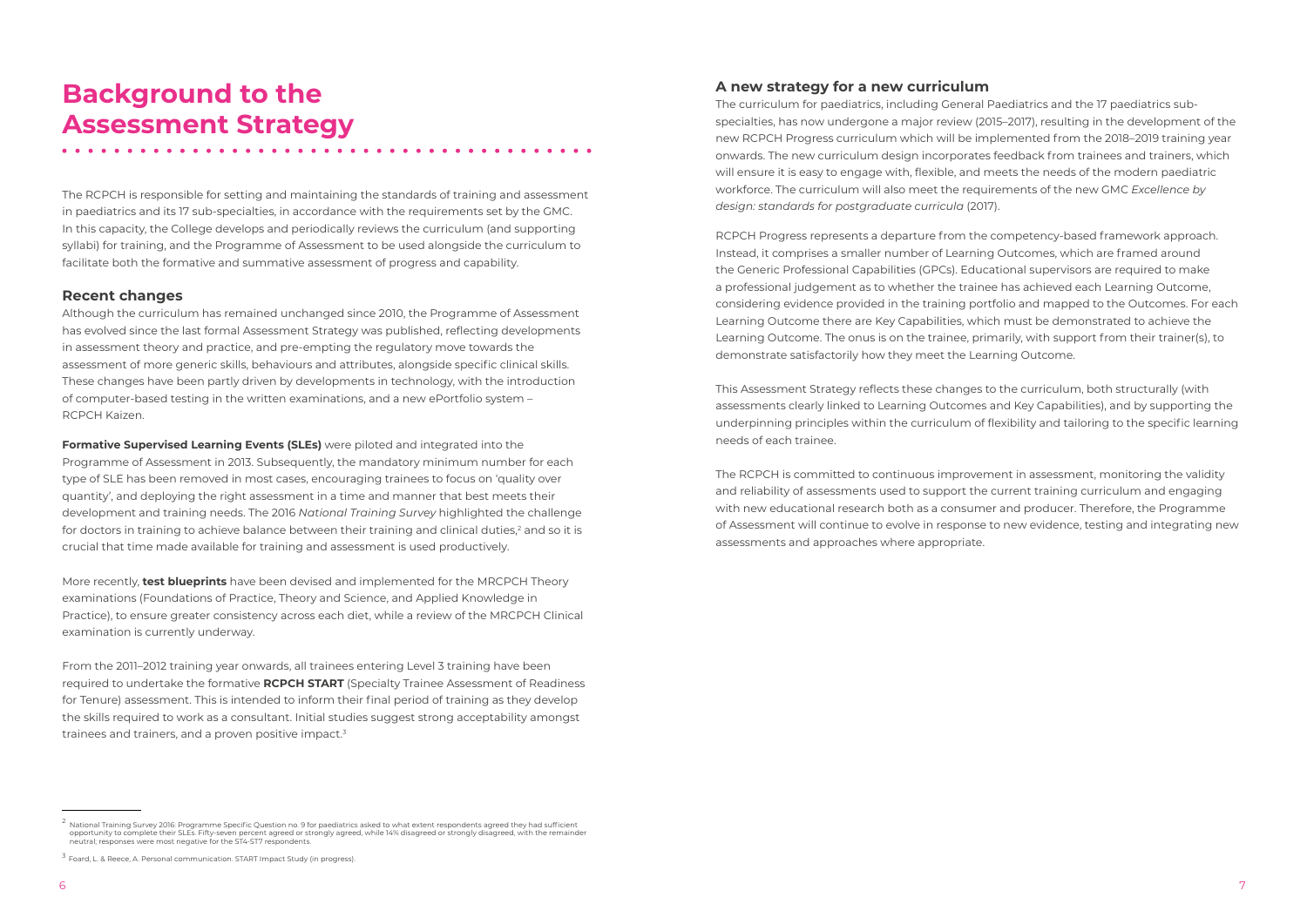### **The Purpose of the Programme of Assessment**

The GMC define the purpose of the Programme of Assessment as being 'to robustly evidence, ensure and clearly communicate the expected levels of performance at critical progression points in, and to demonstrate satisfactory completion of training as required by the approved curriculum' (GMC, 2017a, p.5).

The Programme of Assessment must reassure the individual, the profession and the public, as well as employers and regulatory bodies, that a doctor in paediatric postgraduate training is fit to practice. In order to achieve this, all areas of the training curriculum need to be sampled and assessed in different ways, using an assessment tool which is appropriate to the purpose.

In line with past assessment strategies, our aim continues to be the provision of a comprehensive Programme of Assessment that:

- ensures that trainees have acquired the full range of knowledge, understanding, skills, attitudes and behaviours that are required of a paediatrician;
- provides robust evidence for decisions that are made about a trainee's readiness to progress to the next stage of training, while supporting trainers and assessors so that they feel confident and empowered to make consistent, transparent and evidence-based decisions;
- supports trainees in their learning by providing feedback at all stages of their progression, and encouraging reflection;
- identifies trainees who are struggling to achieve competence or are in difficulty in any other way, enabling appropriate, structured and targeted support;
- reassures the public that safe decisions are made about a trainee's competence to perform in practice;
- contributes to the continuing emphasis on evidence-based quality management in all areas of educational activity, including the assessment processes in the College and the workplace;
- encourages development of the trainee's professionalism and self-managed continuing professional development, through the experience of reflective practice and presenting a portfolio of evidence, preparing them for future revalidation processes and engagement with quality management systems.

To achieve these aims the underpinning rationale of this Assessment Strategy will reflect:

- assessments that support both *practical and theoretical* models of assessment methodologies, and include formative and summative assessment;
- assessment criteria that are *clear and explicit*, and an assessment process that trainees are *confident* in;
- the *support* required for trainees, including challenging and inspiring them as part of the overall learning experience, which will encourage the development of competent paediatricians who strive for excellence;
- the *promotion of equality, diversity and respect*, ensuring that assessments are fair and equitable for all trainees and that the safeguarding of both patients and colleagues is paramount;
- an engagement in *reflective* practice, actively encouraging independent and trainee-led learning;
- that all assessments will be carried out by *assessors with the relevant skills, knowledge, training and support* to do so effectively, making fair and consistent judgements.

The Programme of Assessment comprises a range of assessment methods to be used to assess capability in relation to the curriculum Learning Outcomes, and a blueprint which illustrates the assessment types that can be used to assess specific Learning Outcomes. The Learning Outcomes are broad objectives, and so should not be confined to one-off assessments (Schuwirth & van der Vleuten, 2012), instead using an integrated approach with a range of methodologies and sufficient evidence to ensure reliability.

As van der Vleuten and Schuwirth (2005) noted, choosing one assessment method over another inevitably means some compromises, with the type of compromise varying for each specific assessment context. Good assessment involves a mindful choice about where and how to compromise, carefully selecting the appropriate combination of methods where the compromises are justified in light of the educational context and the purpose of the whole programme (van der Vleuten, 2016).

The type of assessment to be used in all cases must be appropriate to the purpose. Assessment can be formative and can help to guide learning, reassure about knowledge and skills, prompt reflection, and nurture appropriate attitudinal responses. It can also be summative, in which case an overall judgement regarding competence, fitness to practice, or qualification for progression to higher levels of responsibility is made (Epstein, 2007). Within this Programme of Assessment, the RCPCH has sought to provide sufficient guidance as to when and how to use each assessment, whilst allowing the trainee and their supervisor the freedom to make an informed judgement as to which combination of methods is the most appropriate in any given situation.

The blueprint within the Programme of Assessment ensures that the assessments utilised throughout training are relevant to the depth or level of knowledge or skill being assessed, with different assessments most appropriate to be applied at different levels of training. The curriculum Learning Outcomes develop over three levels of training.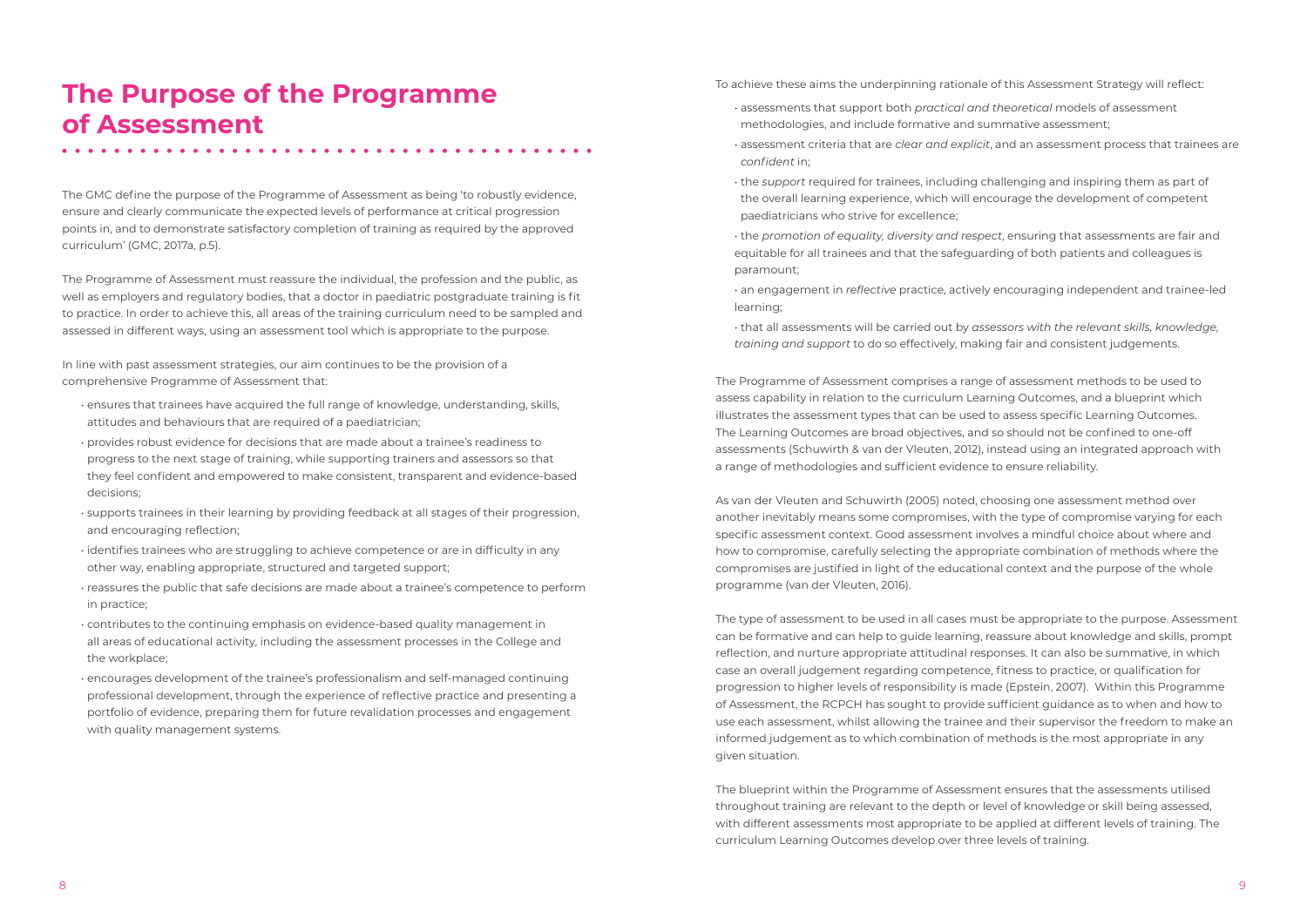Assessments supporting the Level 1 Learning Outcomes focus on acquiring the knowledge base required to be a safe and effective paediatrician. During Level 2, trainees begin to apply this knowledge to clinical practice and demonstrate autonomy. By Level 3, they are developing professional expertise, analysing and evaluating the knowledge and skills they have learned and being able to teach and develop others.

The Programme of Assessment also clearly defines the specific waypoints or critical progression stages that trainees will need to pass through in order to progress to the next level of training, *or* to be able to undertake specific activities, *or* to assume responsibilities that mean they can perform independently or without direct supervision. The RCPCH examinations and the RCPCH START assessment already contribute to this, and the introduction of EPAs will provide further support for assessment at critical progression stages.

# **Ensuring Validity**

In line with wider global assessment practice, for the RCPCH Programme of Assessment 'validity is the *sine qua non* of assessment, as without evidence of validity, assessments in medical education have little or no intrinsic meaning' (Downing, 2003, p.830). Therefore, any programme of assessment must be supported by a comprehensive approach to ensure validity in the development, implementation and ongoing review of the overarching programme and the individual assessments embedded within it.

Validity as a concept is both nebulous and potentially infinite (Newton and Shaw [2014, p.8] alone identify over 150 different 'types' of validity to be considered), and so to adequately judge and ensure the validity of the RCPCH assessments it is crucial to define what this means in the context of paediatric assessment. The RCPCH approach to validation is based on the following core principles, all of which are well established in the medical and broader educational literature:

- All validity is construct validity, in line with the work of Messick (1998, p.37) and continued in later editions of the *Standards for Educational and Psychological Testing*.
- Validity is not a property of an individual test, and refers instead to the interpretations and uses of a test or test score for a specified purpose (Cronbach, 1971; Kane, 2006, 2016).
- Validation must take into consideration not only the evidence to support the interpretation of the test use ('the interpretive argument'), but also an evaluation of whether the interpretive argument is sound ('the validity argument') (Kane, 2006).
- Validation is never finished, and is an ongoing process relying on multiple evidence sources (Cronbach, 1988; Sireci, 2007). Therefore, it must be approached in a manner that is proportionate, measured, structured and feasible.
- Construct-irrelevant variance must be limited insofar as possible and any instances addressed in a timely manner (AERA, 1999).

The RCPCH has a well-established methodology in place for evaluating the extent to which its examinations and assessments are valid for the purpose for which they are intended. The overarching blueprint has been developed and evolved over the last decade to ensure that the assessments used are the most appropriate for the given construct. New assessments are piloted and evaluated, test outcomes are scrutinised and reported on by psychometric experts, and assessments are periodically reviewed to ensure they remain fit for purpose. Specific information outlining the validity evidence gathered for each assessment type is outlined within this document.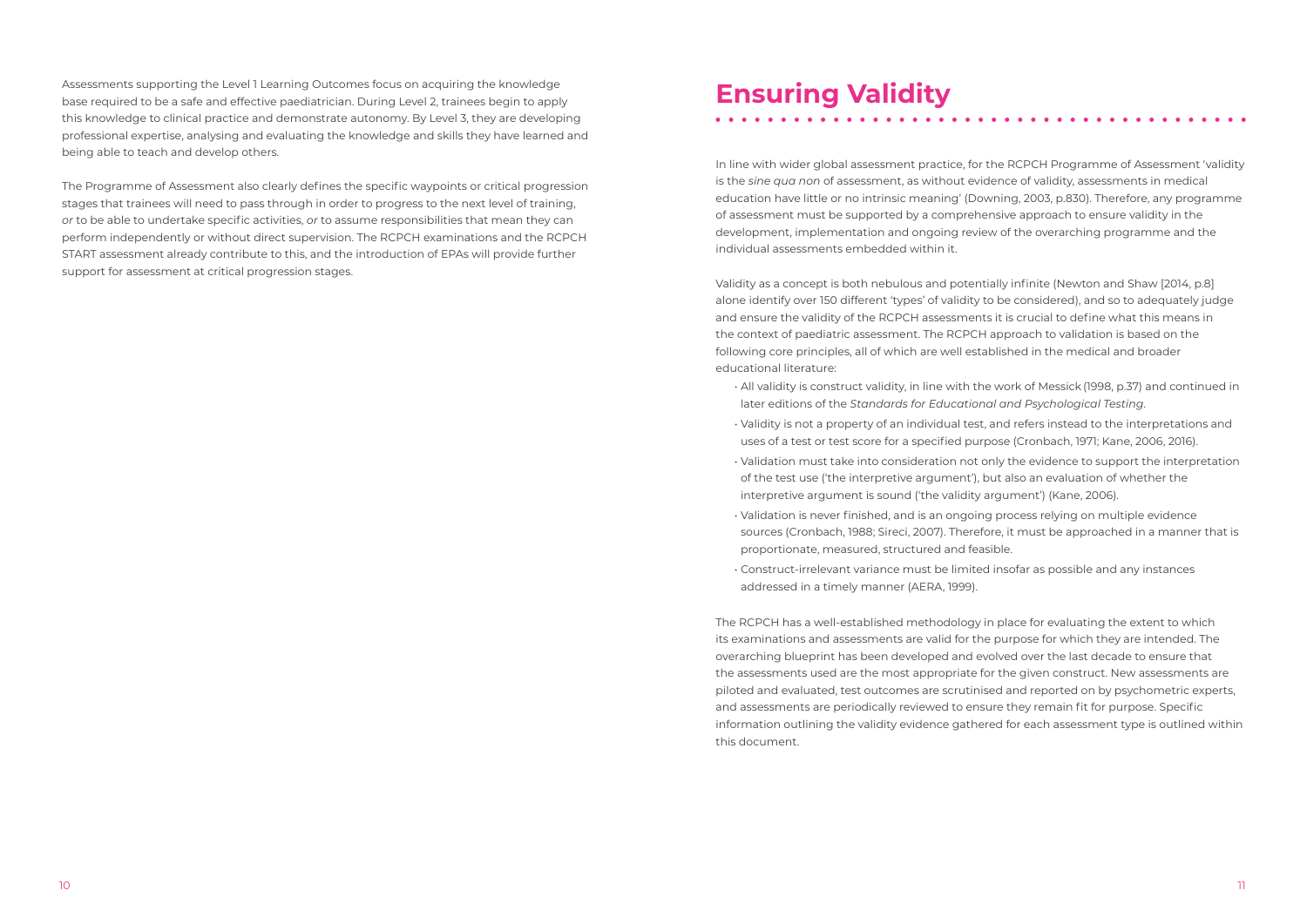#### **Reliability**

Reliability is a fundamental requirement of validity (Isaacs, Zara & Herbert, 2013, p.128), but also can pose a threat to validity if pursued to the furthest extreme. The RCPCH incorporates a range of techniques through its assessments (e.g., test blueprints and post-examination statistical analyses) to ensure reliability, but is also clear that one should 'never switch to a less valid measure simply because it is more reliable' (Nunnally & Bernstein, 1994, p.265). Examples of how reliability is addressed for the assessments within this Programme of Assessment are included under the broader phraseology of validity evidence, reflecting the intertwined nature of the two concepts.

#### **Frameworks for validation**

Whilst the College is confident in the quality and quantity of validity evidence currently gathered and evaluated, particularly in relation to the centrally set and administered examinations and assessments, it has been noted that validation is not currently structured in a fully systematic manner. Additionally, the validity argument (as opposed to the interpretive argument) is not always revisited and reviewed at desirable intervals.

In order to address this, a framework for validation will be devised over the next two years, allowing scrutiny of the robustness of the interpretative argument and the validity argument for all categories of assessment. The purpose of producing a validation framework is to state not only what validity evidence is gathered to confirm the assessments are fit for purpose, but also to justify *why* that evidence is appropriate to use, and *how* it is sufficient and proportionate.

The benefits of developing a codified framework are that the College can ensure that resources are targeted appropriately (including those areas where threats to validity are identified), and evidence is gathered in a coherent and planned manner that allows for the easier review of whether validity is within the acceptable range. Further information regarding this planned development is detailed within the 'Future of Assessment' chapter.

### **How to Use the Programme of Assessment**

The Programme of Assessment must be used in conjunction with the RCPCH Progress curriculum and the relevant syllabus for each training level. All trainees should refer to the core syllabus for each level. Level 3 trainees must also refer to either the Level 3 General Paediatrics syllabus or the relevant Level 3 syllabus for their sub-specialty.

The key aspect of the Programme of Assessment is the assessment blueprint. This is a grid indicating the assessment requirements at each level, which assessments must be completed satisfactorily at key waypoints and, where appropriate, the minimum number of assessments required. The critical progression points identified are a) at the end of Level 1 training (prior to commencing work on the middle-grade rota), and b) at the point of Certificate of Completion of Training (CCT).

The Programme of Assessment comprises a wide range of assessments, which must be used in conjunction with the blueprint to develop skills and assess capability. The assessments are a blend of formative and summative; centrally and locally set and administered; and knowledge, skills and capability-based assessments capturing a wide range of evidence which can be integrated to reach judgements as to the trainee's suitability for progression. The assessments also provide trainees with the opportunity to obtain developmental feedback.

Each syllabus document contains more detailed guidance on the assessments to be used to demonstrate the Key Capabilities, which underpin the curriculum Learning Outcomes. The Assessment Grid at the back of each syllabus document lists all Key (mandatory) Capabilities, and indicates the assessment that the RCPCH either mandates or recommends as most suitable for assessing that particular capability. Please note, not all assessments are mandated or their use prescribed, such that trainees may use other assessment types from the list within this Programme of Assessment, where they and their supervisors feel this is appropriate.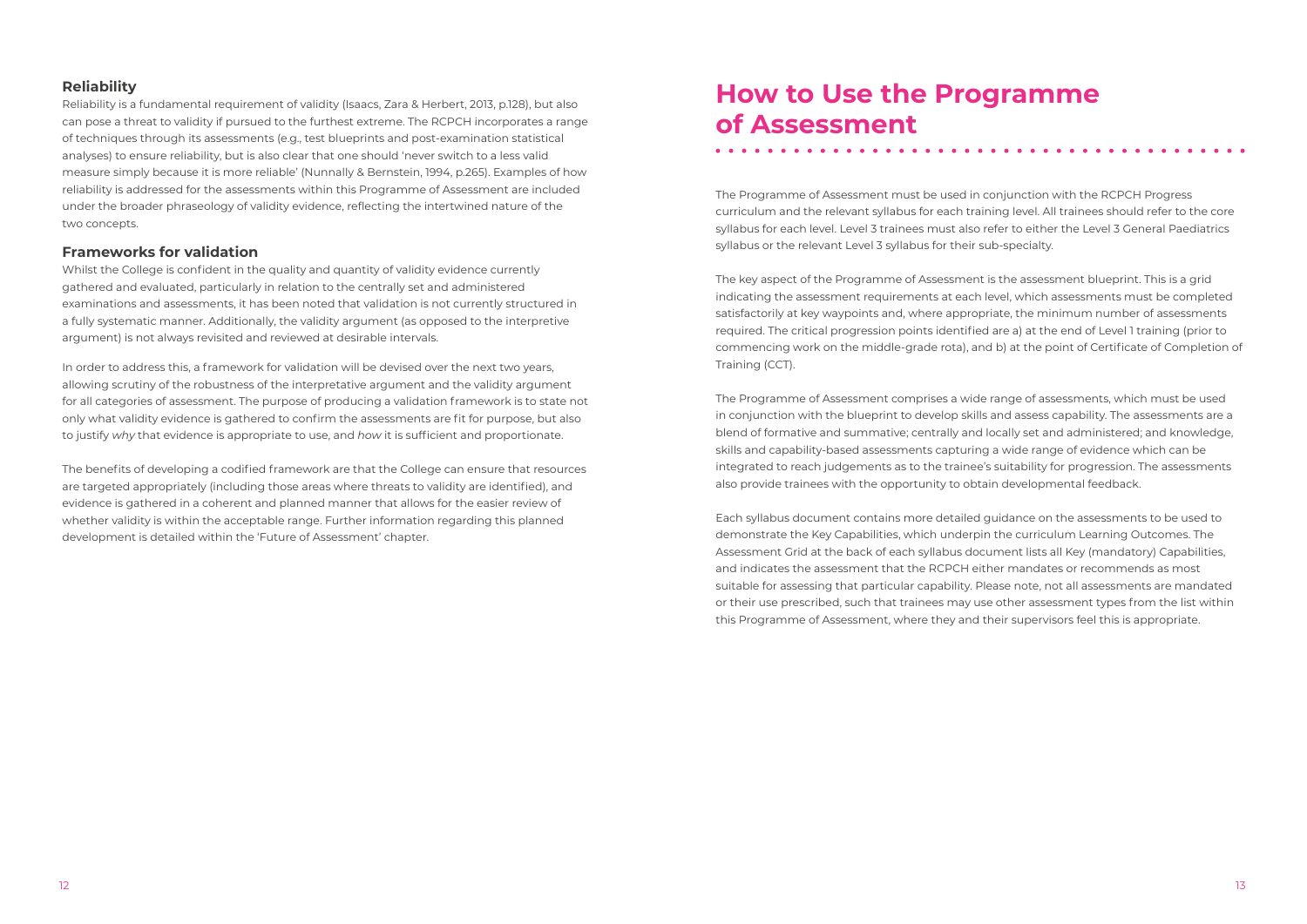## **The Programme of Assessment Blueprint**

|                                              | Level 1               |                                                                                                   |                        |                                                                                        |                |  |                                                                                      | Level 2 |              |                                                                                                    |                                                                                  | Level 3         |       |                      |  |  |  |
|----------------------------------------------|-----------------------|---------------------------------------------------------------------------------------------------|------------------------|----------------------------------------------------------------------------------------|----------------|--|--------------------------------------------------------------------------------------|---------|--------------|----------------------------------------------------------------------------------------------------|----------------------------------------------------------------------------------|-----------------|-------|----------------------|--|--|--|
|                                              | ST1                   |                                                                                                   | ST <sub>2</sub>        |                                                                                        | $(ST3)^1$      |  | ST4                                                                                  |         |              | $(ST5)^1$                                                                                          |                                                                                  | ST <sub>7</sub> |       | $(ST8)$ <sup>1</sup> |  |  |  |
| <b>Supervised Learning Events</b>            |                       |                                                                                                   |                        |                                                                                        |                |  |                                                                                      |         |              |                                                                                                    |                                                                                  |                 |       |                      |  |  |  |
| ePaedMini-CEX                                |                       |                                                                                                   |                        |                                                                                        |                |  |                                                                                      |         |              | No requirement for a minimum total. Aim for quality over quantity. Useful SLEs will challenge, act |                                                                                  |                 |       |                      |  |  |  |
| & CbD                                        |                       | as a stimulus and mechanism for reflection, uncover learning needs and provide an opportunity for |                        |                                                                                        |                |  |                                                                                      |         |              |                                                                                                    |                                                                                  |                 |       |                      |  |  |  |
| To include:6                                 |                       |                                                                                                   |                        | developmental feedback. <sup>2, 3, 4, 12</sup>                                         |                |  |                                                                                      |         |              |                                                                                                    |                                                                                  |                 |       |                      |  |  |  |
| ACAT (CEX/<br>CbD)                           | Optional <sup>5</sup> |                                                                                                   |                        |                                                                                        |                |  | 1 <sup>7</sup>                                                                       |         |              |                                                                                                    | Optional <sup>5</sup>                                                            |                 |       |                      |  |  |  |
| HAT (CEX)                                    | <b>T</b>              |                                                                                                   |                        |                                                                                        |                |  | 1 <sup>7</sup>                                                                       | $1^7$   |              |                                                                                                    | Optional <sup>5</sup>                                                            |                 |       |                      |  |  |  |
| LEADER (CbD)                                 | Optional <sup>5</sup> |                                                                                                   |                        |                                                                                        |                |  | 1 <sup>7</sup>                                                                       |         | $1^7$        |                                                                                                    | 1 <sup>7</sup>                                                                   |                 | $1^7$ | 1 <sup>7</sup>       |  |  |  |
| Safeguarding<br>(CbD)                        | $\mathbb{I}$          |                                                                                                   | 1                      |                                                                                        | $\mathbb{I}$   |  | T                                                                                    |         | 1            |                                                                                                    | $\mathbb{I}$                                                                     |                 | 1     | 1                    |  |  |  |
| EPA: Gen<br>Paeds*                           | $1^{**}$              |                                                                                                   |                        |                                                                                        |                |  |                                                                                      |         |              |                                                                                                    |                                                                                  |                 |       |                      |  |  |  |
| EPA: Neonates*                               | 1 (part a and b)**    |                                                                                                   |                        |                                                                                        |                |  |                                                                                      |         |              |                                                                                                    |                                                                                  |                 |       |                      |  |  |  |
| <b>DOC</b>                                   | Optional <sup>5</sup> |                                                                                                   |                        |                                                                                        |                |  | 5 <sup>7</sup>                                                                       |         |              |                                                                                                    | 5 <sup>7</sup>                                                                   |                 |       |                      |  |  |  |
| <b>Assessment of Performance (AoP)</b>       |                       |                                                                                                   |                        |                                                                                        |                |  |                                                                                      |         |              |                                                                                                    |                                                                                  |                 |       |                      |  |  |  |
| DOPS <sup>12</sup>                           |                       |                                                                                                   |                        | Minimum of 1 satisfactory AoP for each of<br>the compulsory procedures <sup>8, 9</sup> |                |  | Minimum of 1<br>satisfactory AoP<br>for the compulsory<br>procedures <sup>8, 9</sup> |         |              |                                                                                                    | Minimum of 1 satisfactory<br>AoP for the compulsory<br>procedures <sup>8,9</sup> |                 |       |                      |  |  |  |
| <b>PaedCCF</b>                               |                       |                                                                                                   |                        |                                                                                        |                |  | 7 <sup>13</sup>                                                                      |         |              | $7^{13}$                                                                                           |                                                                                  |                 |       |                      |  |  |  |
| ePaedMSF                                     | $\mathbb{I}$          |                                                                                                   | $\mathbb{I}$           |                                                                                        | $\overline{1}$ |  | 1                                                                                    |         | $\mathbb{I}$ |                                                                                                    | $\overline{1}$<br>1                                                              |                 | T     |                      |  |  |  |
| Other evidence required for ARCP progression |                       |                                                                                                   |                        |                                                                                        |                |  |                                                                                      |         |              |                                                                                                    |                                                                                  |                 |       |                      |  |  |  |
| <b>Evidence</b>                              |                       |                                                                                                   |                        | Life support <sup>10</sup> and safeguarding <sup>11</sup>                              |                |  | Safeguarding <sup>11</sup>                                                           |         |              |                                                                                                    | <b>RCPCH START*</b>                                                              |                 |       |                      |  |  |  |
| <b>MRCPCH Examinations</b>                   |                       |                                                                                                   |                        |                                                                                        |                |  |                                                                                      |         |              |                                                                                                    |                                                                                  |                 |       |                      |  |  |  |
| <b>MRCPCH</b>                                |                       |                                                                                                   | 2 out of               |                                                                                        | All 3          |  |                                                                                      |         |              |                                                                                                    |                                                                                  |                 |       |                      |  |  |  |
| Theory exams                                 | 1-2 exams             |                                                                                                   |                        |                                                                                        |                |  |                                                                                      |         |              |                                                                                                    |                                                                                  |                 |       |                      |  |  |  |
| (FOP, TAS &                                  | (desirable)           |                                                                                                   | 3 exams<br>(essential) |                                                                                        | exams*         |  |                                                                                      |         |              |                                                                                                    |                                                                                  |                 |       |                      |  |  |  |
| AKP)                                         |                       |                                                                                                   |                        |                                                                                        | (essential)    |  |                                                                                      |         |              |                                                                                                    |                                                                                  |                 |       |                      |  |  |  |
| <b>MRCPCH</b>                                |                       |                                                                                                   |                        |                                                                                        | Essential*     |  |                                                                                      |         |              |                                                                                                    |                                                                                  |                 |       |                      |  |  |  |
| Clinical exam                                |                       |                                                                                                   |                        |                                                                                        |                |  |                                                                                      |         |              |                                                                                                    |                                                                                  |                 |       |                      |  |  |  |
| <b>Trainer's Report</b>                      |                       |                                                                                                   |                        |                                                                                        |                |  |                                                                                      |         |              |                                                                                                    |                                                                                  |                 |       |                      |  |  |  |
| Trainer's report (incl.<br>ePortfolio)       |                       | ı                                                                                                 |                        | L                                                                                      | 1<br>1         |  | 1<br>1                                                                               |         |              | ı                                                                                                  |                                                                                  |                 | ı     |                      |  |  |  |

\* Critical progression point or waypoint assessments.

\*\* Not currently mandatory. These assessments are being piloted and will become a compulsory element of the

Programme of Assessment at a later date.

#### **Explanatory guidance**

1. The statutory minimum training times are 24 months at Level 1, 12 months at Level 2, and 24 months at Level 3 (all whole time equivalent [WTE]; thus, the training years in parentheses (ST3, ST5 and ST8) might not be undertaken by all trainees, depending upon the individual's progress.

#### *Supervised Learning Events*

- 8. The compulsory procedural skills are listed on the RCPCH website: [www.rcpch.ac.uk](http://www.rcpch.ac.uk)
- 9. The ePortfolio skills log should be used to demonstrate development and continued competence.
- 2. The purpose of SLEs is as a means of engaging in formative learning; therefore, a trainee who presents evidence of SLEs that only cover a restricted area of the curriculum runs the risk of being judged as having poor strategic learning skills.
- 3. Trainees should use SLEs to demonstrate that they have engaged in formative feedback. They should record any learning objectives that arise in their Personal Development Plan (PDP) and show evidence that these objectives have subsequently been achieved.
- 4. There is no minimum number of SLEs (other than the mandatory assessments described in note 7). Trainees and supervisors should aim for quality over quantity; a useful SLE will stretch the trainee, act as a stimulus and mechanism for reflection, uncover learning needs, and provide an opportunity for the trainee to receive developmental feedback. Trainees do not need to achieve a prescribed ratio of Mini Clinical Evaluation (ePaed Mini-CEX) to Casebased Discussion (ePaed CbD) assessments; it is anticipated that more junior trainees might undertake relatively more ePaed Mini-CEXs and more senior trainees undertake more ePaed CbDs, reflecting the increasing complexity of decision making and so forth.
- 5. Trainees are also encouraged to undertake the assessments indicated as optional.
- 6. The numbers of SLEs given for the Acute Care Assessment Tool (ACAT), Handover Assessment Tool (HAT), clinical Leadership skills assessment (LEADER) and Safeguarding CbD are minimum requirements; senior trainees in particular should bear in mind that each of the SLEs is designed for the formative assessment of different aspects of the curriculum and more than this minimum number of some SLEs might be required, depending upon the specific requirements and clinical context of a sub-specialty. Trainees are therefore advised to consult their relevant sub-specialty syllabus, in case there are additional specified assessment requirements.
- 7. At least one of each of these SLEs must be assessed by a senior supervisory clinician (e.g. a ACAT and HAT during Level 2, LEADER during Level 2 and Level 3, and at least one of the five Discussions of Correspondence (DOC) during Level 2 and Level 3.

consultant or senior Specialty and Associate Specialist Grade [SASG]/specialty doctor), that is,

#### *Assessment of Performance*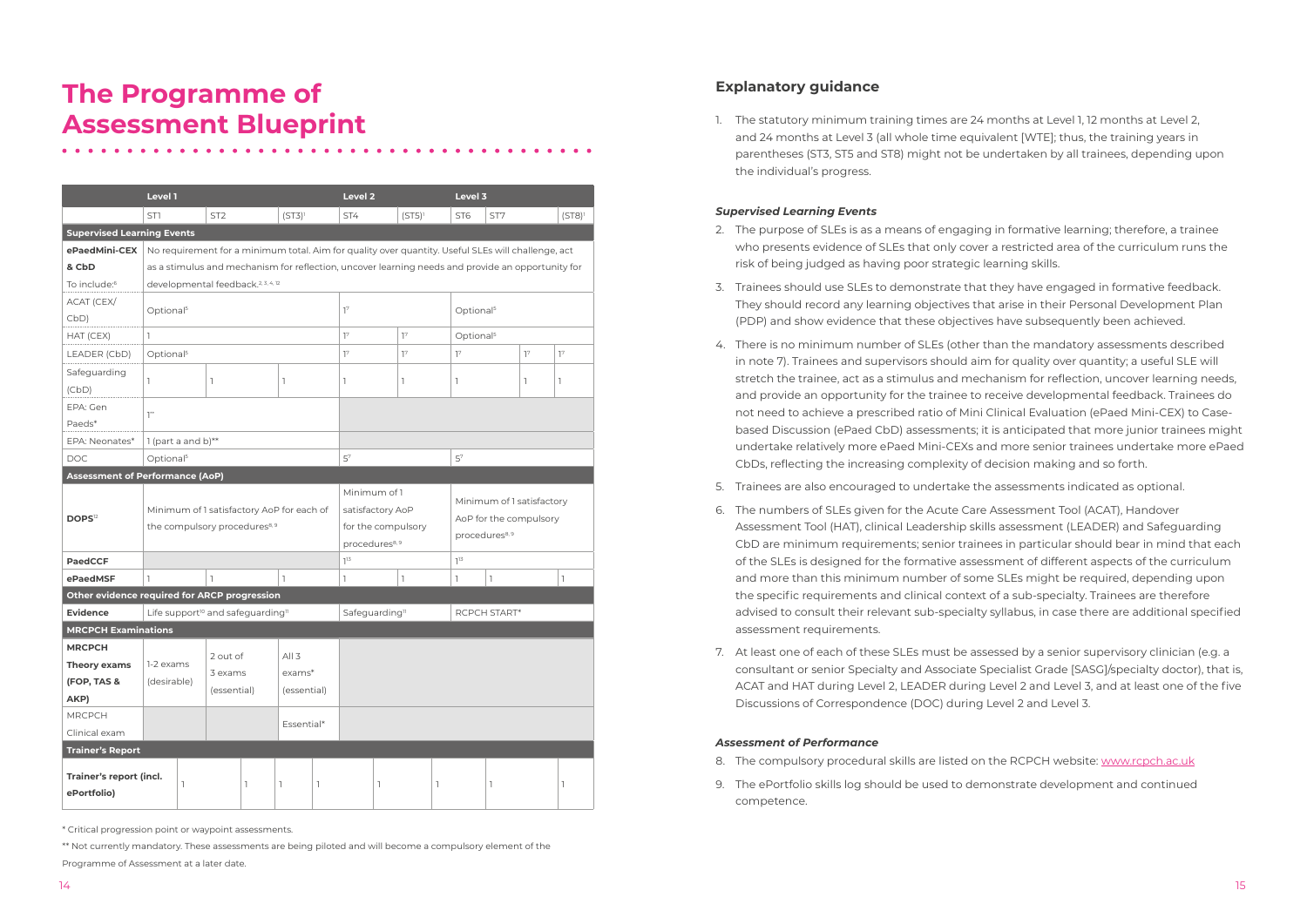#### *Additional requirements*

- 10. Trainees must also complete accredited neonatal and paediatric life support training during Level 1 training (NLS, EPALS, APLS or equivalent).
- 11. Trainees must achieve the Level 1 and 2 Intercollegiate Safeguarding Competences by the end of ST3, the majority of Level 3 competences by the end of ST5, and all Level 3 competences along with the additional paediatrician competences by the end of ST8.
- 12. Trainees can complete up to 25% of assessments during simulation, but they are required to complete a non-simulated assessment for each of the mandatory Directly Observed Practical Skills (DOPS).
- 13. PaedCCF can be used as an additional tool if required.

# **RCPCH Assessments**

The assessments deployed within the RCPCH Programme of Assessment broadly fall under three categories:

- **MRCPCH examinations:** three theory examinations and one clinical high-stakes examination.
- **• Workplace-based assessments:** a variety of SLEs and other assessments carried out in real working situations. These are formative assessments designed to provide the trainee with constructive feedback to improve their performance, although some also serve a summative function. In future, the workplace-based assessment group will also include new assessments of EPAs.
- **• RCPCH START:** a formative assessment of readiness for becoming a consultant.

In addition to these assessments, trainees should also use their ePortfolio to collate evidence related to their development, such as reflection or courses completed. The annual trainer's report also forms part of the trainee's ePortfolio record, and must be submitted prior to the Annual Review of Competence Profession (ARCP) meeting.

The table below indicates how each of the assessments relates to the curriculum domains. Information on which assessments relate to the Level 3 General Paediatric or sub-specialty Learning Outcomes can be found within each of the relevant syllabus documents.

The following pages provide an outline of the purpose of each assessment, the rationale for use, and how validity is ensured at all stages – design, delivery, standards setting, and through periodic review.

For more detailed information specifically for trainees and trainers on using, administering or preparing for each examination or assessment, please refer to the [Education & Training pages of](http://www.rcpch.ac.uk/training-examinations-professional-development/assessment-and-examinations/assessment-and-examinatio)  [the RCPCH website.](http://www.rcpch.ac.uk/training-examinations-professional-development/assessment-and-examinations/assessment-and-examinatio)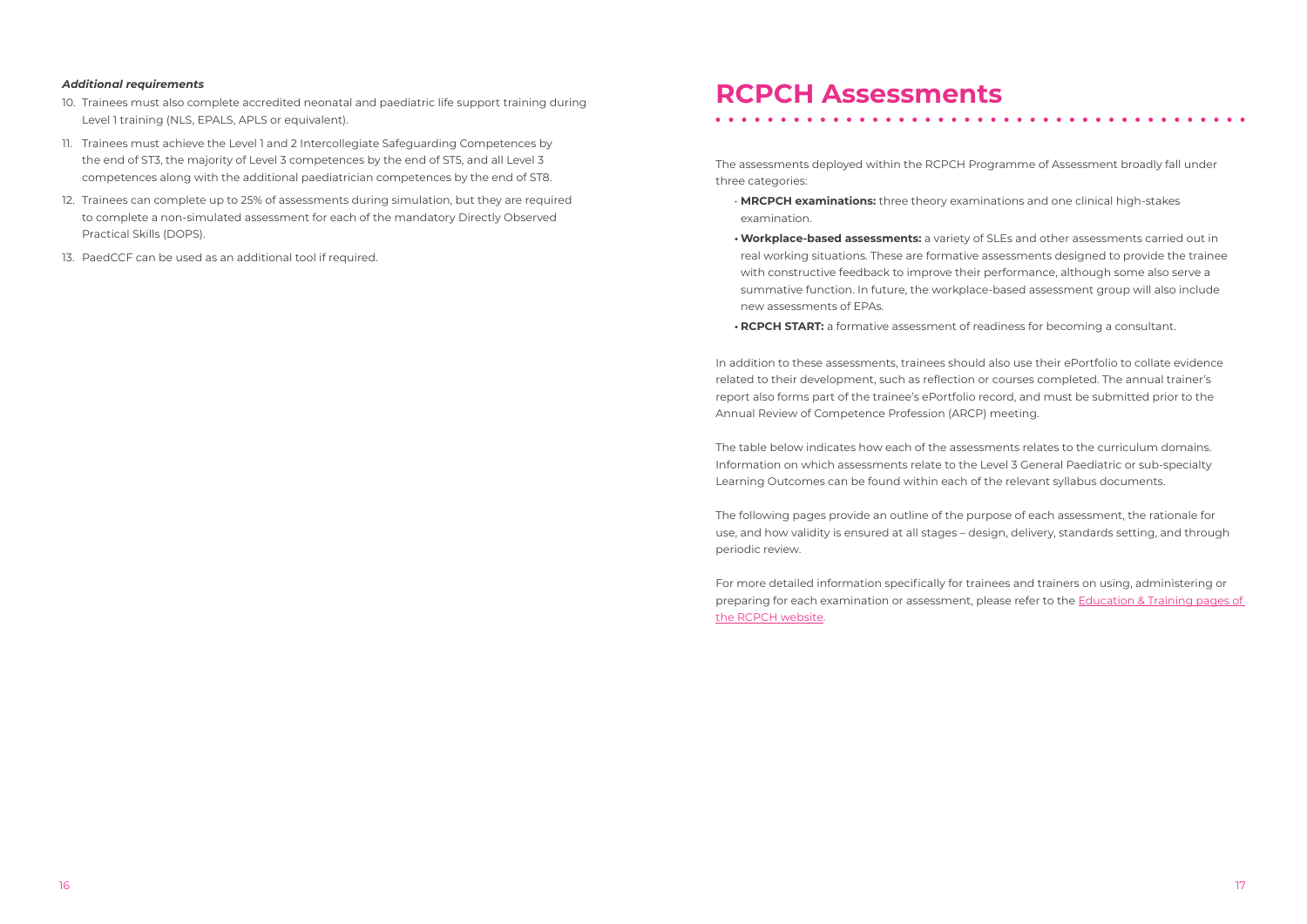<sup>•</sup> (•)  $\mathbb H$ may assess this domain

|                          |         | MRCPCH            | MRCPCH                  | MRCPCH         | DOPS<br>Trainer's | EPAs                 | START | PaedCCF        | ePaedMSF        | ePortfolio           | HAT<br>$\frac{1}{9}$ | <b>SAFECUARDIN</b> | <b>ACAT</b>   | LEADER          | DOC             | ePaed Mini-C<br>ePaed CbD                                | RCPCH<br>Assessm                                                  |
|--------------------------|---------|-------------------|-------------------------|----------------|-------------------|----------------------|-------|----------------|-----------------|----------------------|----------------------|--------------------|---------------|-----------------|-----------------|----------------------------------------------------------|-------------------------------------------------------------------|
| siu <sub>3</sub>         |         | AKP               | <b>TAS</b>              | $\overline{C}$ | repol             |                      |       |                |                 |                      |                      |                    |               |                 |                 | $\overline{\times}$                                      |                                                                   |
| this<br>domain<br>domain |         | $\odot$           | $\overline{C}$          | $\odot$        |                   |                      |       |                |                 |                      |                      | $\bigcirc$         | $\sim$        |                 |                 |                                                          | Professional<br>values and<br>behaviours                          |
|                          |         |                   |                         |                |                   |                      |       |                | $\sim 10^{-11}$ | $\sim$ $\sim$ $\sim$ |                      | $\sim 10^{-1}$     | $\sim$        | <b>Contract</b> | $\sim 10^{-11}$ |                                                          | က<br>ဂ<br>Professional skills<br>and knowledge<br>(communication) |
|                          |         |                   |                         |                |                   |                      |       |                |                 |                      |                      |                    | $\odot$       |                 |                 |                                                          | Professional skills<br>and knowledge<br>(procedures)              |
|                          |         |                   | $\odot$ $\odot$ $\odot$ |                |                   | $\boxed{.}$          |       | $ \mathbb{C} $ |                 |                      |                      |                    |               | $\odot$         |                 | $ \odot$ $\odot$ $ \odot$                                | Professional skills<br>and knowledge<br>(patient<br>management)   |
|                          |         |                   |                         |                |                   |                      |       |                |                 |                      |                      |                    |               |                 |                 |                                                          | Health promotion<br>and illness                                   |
|                          |         |                   |                         |                |                   |                      |       |                |                 |                      |                      |                    |               |                 |                 |                                                          | prevention                                                        |
|                          | $\odot$ |                   |                         |                |                   |                      |       |                |                 |                      |                      |                    |               |                 |                 | $\sim$<br>$\odot$                                        | ting<br>Leadership and<br>team-working                            |
|                          | $\odot$ | $\widehat{\cdot}$ | $\overline{\bigcirc}$   | $\odot$        |                   |                      |       |                |                 |                      |                      | $\odot$            |               |                 | $\sim 10^{-1}$  | $\sim 10^{-11}$                                          | $\vec{\sigma}$<br>Generic<br>Patient safety,<br>including safe    |
|                          |         |                   |                         |                |                   |                      |       |                |                 |                      |                      |                    |               |                 |                 |                                                          | prescribing<br>$\overline{\mathbf{u}}$                            |
|                          |         | $\odot$           | $\boxed{C}$             | $\odot$        |                   |                      |       |                | $\bullet$       |                      | $\boxed{\mathbb{C}}$ |                    | $\odot$       | $\boxed{\div}$  |                 |                                                          | Quality<br>improvement                                            |
|                          | $\odot$ |                   | $ \odot  \odot  \odot$  |                |                   | $\boxed{\mathbb{C}}$ |       |                |                 |                      | $\boxed{\mathbb{C}}$ |                    |               |                 |                 | $\mathbb{C} \mathbb{C} \mathbb{C} \mathbb{C} \mathbb{C}$ | ssional Capabilities<br>Safeguarding                              |
|                          |         |                   |                         |                |                   |                      |       | $\odot$        |                 |                      | $\boxed{\cdot}$      |                    | $\hat{\cdot}$ |                 |                 | $\widehat{\cdot}$                                        | Education<br>and training                                         |
|                          |         |                   | $\odot$ $\odot$ $\odot$ |                |                   |                      |       |                | $\bullet$       |                      |                      |                    |               | $\odot$         |                 |                                                          | Research                                                          |
|                          |         |                   |                         |                |                   |                      |       |                |                 |                      |                      |                    |               |                 |                 |                                                          |                                                                   |
|                          |         |                   |                         |                |                   |                      |       |                |                 |                      |                      |                    |               |                 |                 |                                                          |                                                                   |

# **MRCPCH Examinations**

### **Examinations**

#### *Foundation of Practice – theory examination*

#### *Theory and Science – theory examination*

#### *Applied Knowledge in Practice – theory examination*

<sup>4</sup> Reasonable adjustments including the provision of a paper-based test can be made where required. See the Reasonable Adjustments policy in the [RCPCH Examination rules and regulations](http://www.rcpch.ac.uk/training-examinations-professional-development/assessment-and-examinations/examinations/policies-and) for more details.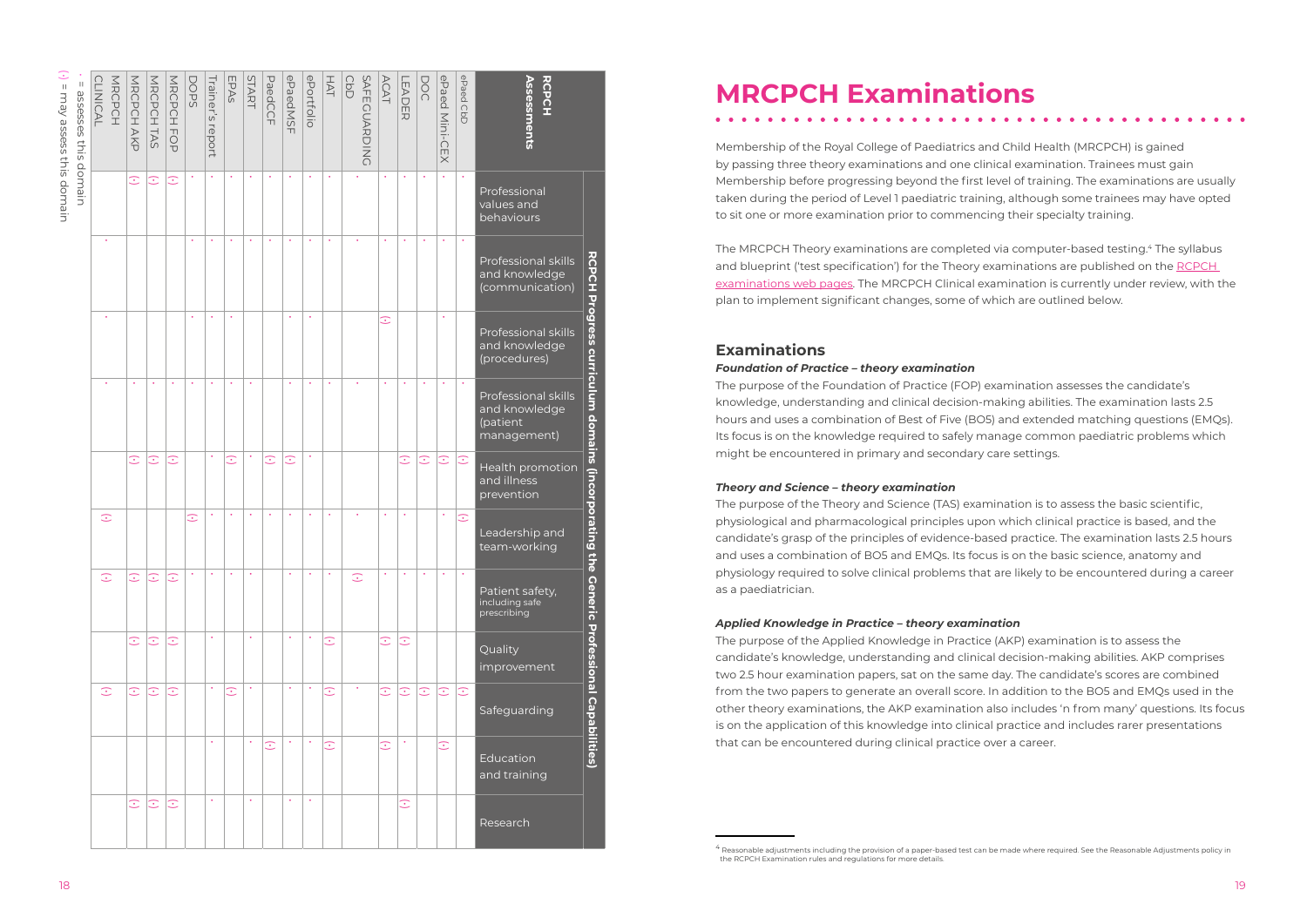#### *MRCPCH Clinical examination*

The purpose of the Clinical examination is to assess whether candidates have reached the standard in clinical skills expected of a newly appointed Specialty Trainee at year 4 (ST4). It is an Objective Structured Clinical Examination (OSCE) style format comprising ten stations, which test candidates in:

- communication skills
- history-taking and management planning
- recognition and diagnosis of clinical signs and symptoms
- physical examination skills
- child development

In two of the stations, candidates are expected to display their competence in communication by being given information to impart and discuss with a child, parent/carer or colleague. Currently, one station uses a selection of videos to assess a candidate's ability to treat acute paediatric/neonatal conditions. Scenarios for this station are specifically developed with recognition towards the challenges of testing acute/neonatal conditions in an OSCE, which relies heavily on the use of real patients.

Candidates are expected to demonstrate proficiency in these domains, although currently there can be overall compensation.

Anchor statements outline the expected general standard for each station and are provided to all examiners in order to aid them in reaching their overall judgments. More information on these can be found on the RCPCH website: [http://www.rcpch.ac.uk/training-examinations](http://http://www.rcpch.ac.uk/training-examinations-professional-development/assessment-and-examinations/examinations/mrcpch-clini
)[professional-development/assessment-and-examinations/examinations/mrcpch-clini](http://http://www.rcpch.ac.uk/training-examinations-professional-development/assessment-and-examinations/examinations/mrcpch-clini
)

The examination is guided by important educational principles, while holding true to the considerable strengths of a clinical examination, including the examination of real children.

Due to the requirement of patient participation, clinical examinations have historically been held on hospital wards or medical education centres that have access to medical equipment. As such, a variety of centres at varying locations across the UK are required within designated examination weeks/diets. A typical week of an MRCPCH Clinical examination might see as many as 12 host centres accommodating up to 24 candidates per day. Candidates are tested in a full spectrum of clinical cases.

#### **Ensuring validity**

#### *Design (theory examinations)*

The RCPCH has developed a substantial and secure bank of questions for use in the three parts of the theory examinations covering the full spectrum of the syllabus. This bank is constantly reviewed and new questions are written to ensure that questions reflect advances in assessment and clinical practice, and incorporate any updates to the curriculum.

All questions ('items') for the theory examinations are authored by senior trainees and consultants. Recent advances have included new training packages for all question writers, launched in Spring 2017. This includes additional guidance on writing questions for candidates from overseas, or who have protected characteristics. Questions are reviewed by an expert theory reviewer (senior theory examiner) before being included in the question bank. The theory examinations are pulled to a structured blueprint, which ensures an appropriate and consistent breadth and depth of content for each examination paper. This is based upon a 'systems-based' approach defined by the relevant syllabus, which reflects the relative importance of different syllabus areas to clinical practice.

The RCPCH is satisfied as to the evidence base for all item types used to assess the knowledge of candidates, described as follows:

#### *Best of Five*

The BO5 item type is a multiple choice single response item; it is comprised of a stem, a lead in and five options, broken down into one key and four plausible distractors. While there has been extensive research into the ideal number of options a multiple choice question (MCQ) should have, whether it be three (Nwadinigwe & Naibi, 2013), four (Rogers & Harley, 1999) or five (Haladyna, Downing & Rodriguez, 2002); the RCPCH has adopted the five optios approach. The decision to do so was based around the psychometric durability and defensibility of the item type, whereby the fewer the options in an item, the higher the chances of guessing the key. Therefore, by increasing the number of options we reduce the guessing effect (three options: 33.3%, four options: 25%, five options: 20%) (Woodford & Bancroft, 2004), which in turn increases the psychometric quality of the examination scores, making them more reliable and valid.

#### *Extended Matching Question*

The EMQ is an R-type item, which is based on three separate stems that use a single common list of options; the RCPCH EMQ consists of a theme, three different stems, a lead in and an option list with ten options that consist of nine distractors and a key (the key may or may not vary by stem). EMQ items are used to assess diagnostic reasoning within medical education, where using a large number of options directs the items towards being a free response item, which forces the candidates to construct an answer (Case & Swanson, 1993) and show an understanding of the relationship between facts (Duthie, Fiander & Hodges, 2007). Similarly to the decision to use BO5 items, psychometric advantages weighed in heavily. The ability to guess successfully is reduced due to the number of options, and by increasing the options available to the candidates this has a discernible impact on the item level statistics. The inclusion of more options results in the item having increased p+ values (difficulty), biserial correlation (discrimination) and reliability (Case & Swanson, 1989; Bhakta, Tennant, Horton, Lawton &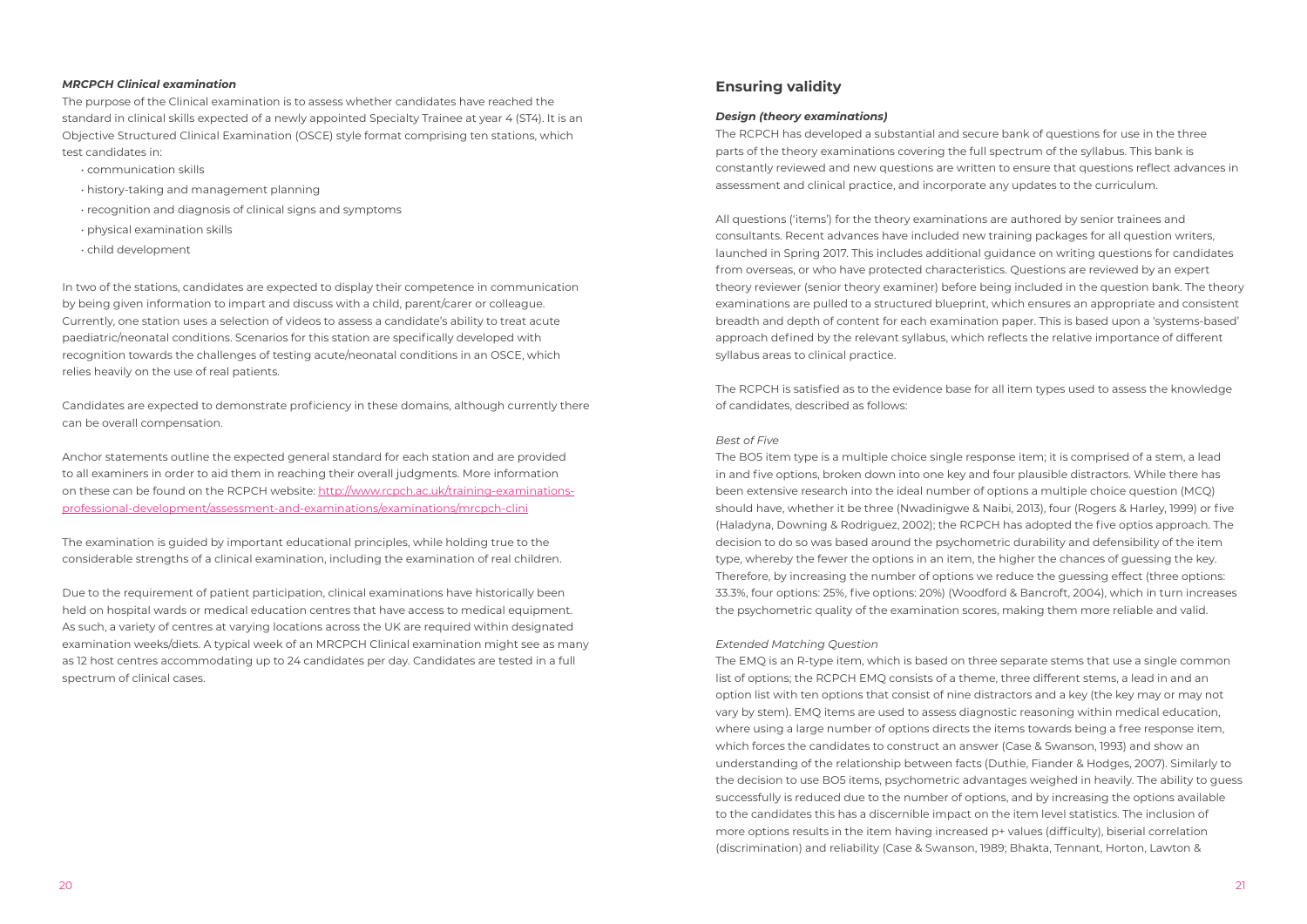#### Andrich, 2005).

#### *"n from Many"*

The "n from Many" item type is a multiple choice multiple response question that in some ways can be seen as an extension the EMQ. It is used solely in the AKP examination of the MRCPCH. This item type is made up of a stem, a lead in and a list of options; unlike the BO5 this list will exceed one key and five options. The number of keys will be outlined in the stem and can vary between two and three keys. This item type was chosen as it addresses decisionmaking situations when consultants are required to provide a list of options, such as to request diagnostic studies or initiate the next steps in patient management (Case, Swanson & Ripkey, 1994). The RCPCH adopts a partial credit approach with regard to this item type, as the dichotomous, all or nothing approach tends to skew discrimination and difficulty values to either extreme (Ripkey et al., 1994; Bauer, Holzer, Kopp & Fischer, 2011).

#### *Multiple True/False*

Multiple True/False items were previously used in the MRCPCH examinations, but have now been discontinued. In 2015, internal research was carried out on the usefulness and predictive validity of item types in use in the MRCPCH, and it was noticed that by replacing Multiple True/ False items with BO5 items the reliability of each part of the MRCPCH examinations could be increased.

#### *Design (clinical examinations)*

Scenarios for the MRCPCH Clinical Communication and Video stations are authored by senior trainees and consultants. New group members are selected based on their evidenced engagement in medical education and training. They are then trained and provided with guidance on the writing of scenarios. Scenarios are reviewed by Group Members/Vice Chairs/ Chairs before being included in the relevant scenario banks. The Communication and Video Station scenarios are pulled to ensure an appropriate and consistent breadth and depth of content for each examination day, taking into consideration the specific content of the other seven stations. The remaining stations include five system-specific clinical examination skills stations, one history-taking and management planning station, and one child development station, all of which currently employ real patients.

The RCPCH has developed a specific training programme to develop consultants in the role of being a clinical examiner, having given attention to this issue since the examination was reworked into its current format as a multi-station assessment in 2004 (Khera et al., 2005). The aim of the programme is to improve the validity, reliability, and fairness of the examination. The duration of the examination and the ten distinct assessments of the candidate support reliability. Candidates are assessed by a different assessor at each station, ensuring that their performance at one station does not influence the next.

#### *Delivery*

Theory examinations are sat in line with the [RCPCH Examination regulations,](http://www.rcpch.ac.uk/training-examinations-professional-development/assessment-and-examinations/examinations/policies-and) which include comprehensive requirements for centres, invigilators, candidates and equipment to ensure a fair and high-quality assessment experience. The College has also worked to overcome cheating in theory examination centres by an analysis of similarities as part of the quality assurance process (McManus, Lissauer & Williams, 2005). Reasonable adjustments, special consideration and appeals are all available to candidates, in line with published processes.

The clinical examination is conducted in a number of different hospitals and education facilities in the UK and abroad, referred to as 'host' centres. Each host centre has designated host examiners who organise the examination in line with the RCPCH guidance and with support from the latter to ensure consistency.

The clinical examination relies heavily on support from the examiners. All MRCPCH examiners are appointed based on meeting the requirements and expected standards published on the [RCPCH website.](http://www.rcpch.ac.uk/training-examinations-professional-development/assessment-and-examinations/examiner/becoming-exami-0) The RCPCH provides a comprehensive training and support package for newly appointed and existing examiners, and has recently introduced a formalised selection, appointment and training process for senior examiners who are responsible for quality assurance and support on each examination day. The training and support includes:

• reference to the expected standard of performance by domain/feedback categories/

- Provision of all relevant supporting guidance/examiner portfolio documents
- Examiner elects (examiners in training), who are required to complete a multiple choice question to demonstrate familiarity with the content of supporting guidance before attending training
- A full day training package including modules on:
	- equality and diversity considerations within clinical examinations
	- the benchmarking process for all clinical stations
	- reviewing video examples of examiner/candidate interactions
	- mock marking exercises
- system focus
- A mentoring system whereby experienced examiners are paired with examiner elects on examination days to shadow, observe, benchmark and mark. Mentors are required to complete feedback on examiner elect performance on the day(s) of the examination
- Psychometric review of examiner performance including comparison of the average mark with those of peers, hawk/dove index feedback/ discriminative ability/ t-test score demonstrating whether the marks examiners award discriminate well in comparison with candidates' overall performance
- Examiner retraining, featuring a full day training programme similar in content to every five years.

examiner elect training, is held once a year. All MRCPCH examiners are expected to attend

#### *Standard setting*

There are several recognised processes for standard setting theory examinations. For the standard setting study, the RCPCH adopted the modified Angoff method. The modified Angoff method requires between 5 and 10 Subject Matter Experts (SMEs), while the RCPCH uses a minimum of 7 to first reach consensus (Norcini & Shea, 1997) on a definition of the minimallycompetent or borderline candidate (Boursicot & Roberts, 2006). SMEs then read and answer each item in the test and predict the proportion of minimally-competent candidates who would answer each item correctly. The resulting ratings are analysed and discussed with the participating SMEs. The SMEs are given an opportunity to affirm or revise their original ratings, and then presented with a 'reality check' where they can see how the cohort performed on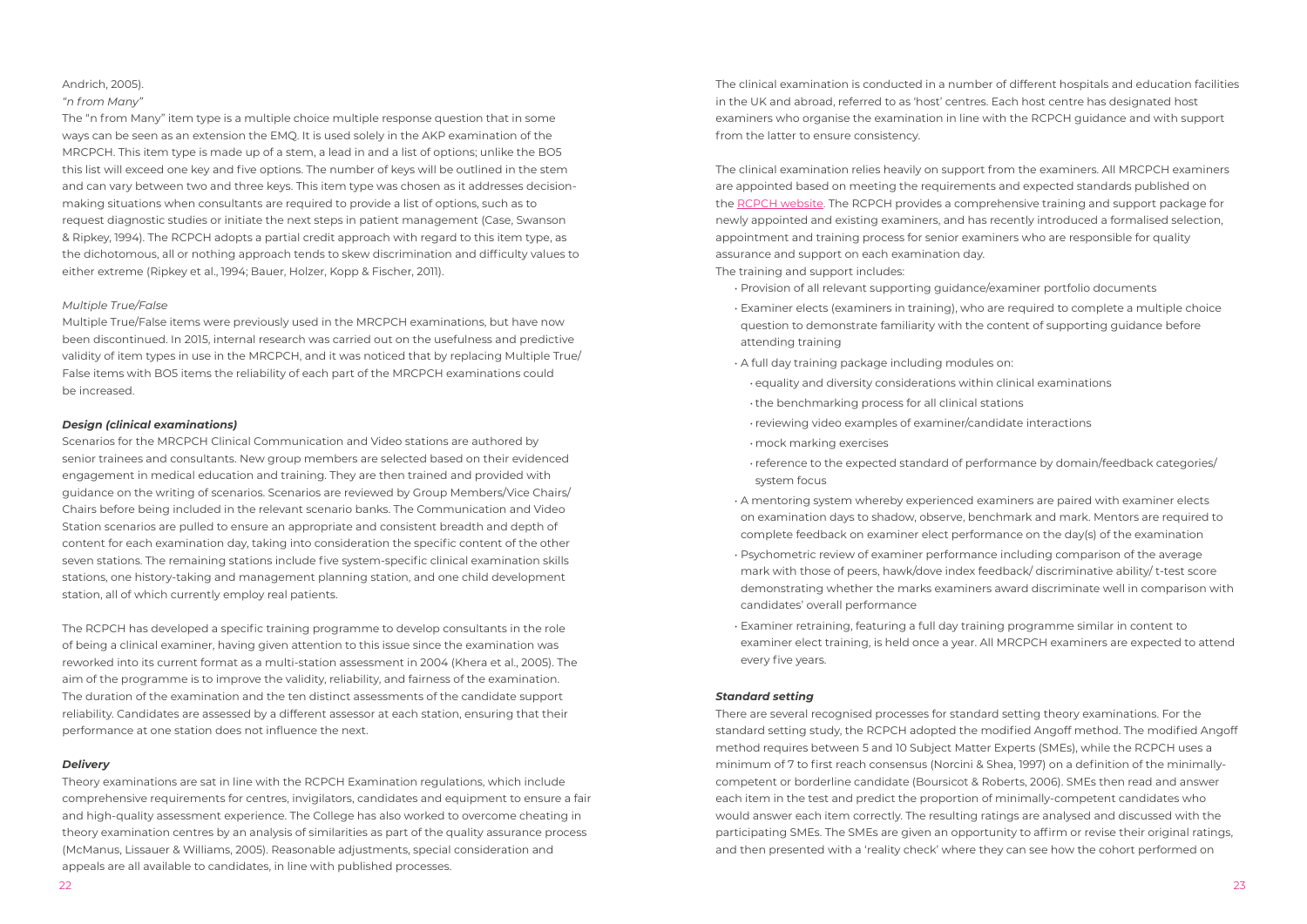each individual item; at this point SMEs are given a final opportunity to revise their ratings. Summing the ratings across items and across SMEs followed by a weighted average based on mark allocations provides a recommended cut score. The RCPCH facilitates this process for each theory examination, using an in-person standard setting panel. The results of this process are provided to the RCPCH Examinations Executive, who determine the final cut score.

For the Clinical examination, standard setting or benchmarking is carried out for all stations (except the video station), with a pair of examiners agreeing on the pass/fail criteria prior to the examination commencing. Patients/scenarios/role-players are engaged in this process, which takes place immediately before each examination circuit begins. A senior examiner is appointed for all examination centres. They ensure that there is quality assurance of the standard setting procedure, providing advice when there is debate regarding the recommended standard to be set.

In 2016, senior examiner training was commenced to ensure all senior examiners follow a standard procedure in the execution of the examination to ensure fairness and consistency across all examination centres.

#### *Monitoring and review*

The RCPCH monitors pass rates at the cohort and various group levels including, but not limited to, ethnicity, training grade and Deanery. We are continuing to ensure that our examinations are in line with GMC expectations, and considerations are constantly being expanded to identify possible instances of differential attainment. The RCPCH is continually in the process of conducting in-house reviews of our current methods to ensure they are as robust and up to date as possible. The FOP and TAS examinations have been used as a basis to determine which types of items would result in an increased reliability through reliability modelling. In relation to the standard setting process, field research has been concluded on the reliability and repeatability of our Angoff process. Furthermore, we have gathered feedback from Angoff judges to understand why they participate, which resulted in data ensuring the correct recruitment and high retention of SMEs as Angoff judges.

The Clinical examination has been subject to gradual review since its inception, leading to a novel video station being introduced in an attempt to involve the acute assessment skills of children presenting with acute medical issues. Evaluation of this station correlated its scores positively with performance in the OSCE overall (Webb et al., 2012). A full review of the Clinical examination is currently underway, including an anticipated move from linear to domainbased marking. A pilot was carried out in July 2016, and the results evaluated by a group of senior examiners who had observed the pilot. With modifications, a further pilot is proposed in September 2017. The revised examination is expected to be implemented approximately one year later, subject to GMC approval.

# **Workplace-based Assessments**

Workplace-based assessments (WPBAs) were ideologically incepted on the back of Modernising Medical Careers, and began first use in foundation training (Norcini & Burch, 2007). Despite a clear formative focus, in paediatrics they had tended to be used in a summative manner with a specific number defined as requiring completion by the end of each training year. The RCPCH embraced the ideology of workplace assessment once they were introduced in the Foundation Year programme.

In 2013, the formative WPBAs were relaunched as Supervised Learning Events (SLEs), emphasising their primary formative intention and distinguishing them from Assessments of Performance, which are summative WPBAs.

There is no minimum number of SLEs; however, at least one of each of these SLEs must be assessed by a senior supervisory clinician (e.g. a consultant or senior SASG/specialty doctor), that is, ACAT and HAT during Level 2, LEADER during Level 2 and Level 3, and at least one of the five DOC during Level 2 and Level 3.

Trainees and supervisors should aim for quality not quantity; a useful SLE will stretch the trainee, act as a stimulus and mechanism for reflection, uncover learning needs and provide an opportunity for the trainee to receive developmental feedback. Trainees do not need to achieve a prescribed ratio of ePaed Mini-CEX to ePaed CbD assessments; it is anticipated that more junior trainees might undertake relatively more ePaed Mini-CEXs and more senior trainees undertake more ePaed CbDs, reflecting the increasing complexity of decision making, and so forth.

Trainees should consider carefully which Learning Outcomes are being assessed when recording and reflecting on each assessment, only 'tagging' to aspects of the curriculum for which the evidence is valid.

#### **Assessments**

*Mini-Clinical Evaluation exercise (ePaedMini-CEX)* 

The purpose of the ePaedMini-CEX is to provide feedback on skills essential to the provision of good clinical care in a paediatric setting.

This assessment was developed for use in the foundation years as part of Modernising Medical Careers, and has been modified to map to paediatric assessment standards. It enables trainees to be assessed in real patient encounters. Further specific assessments have been developed for use in the clinical arena, such as ACAT and HAT.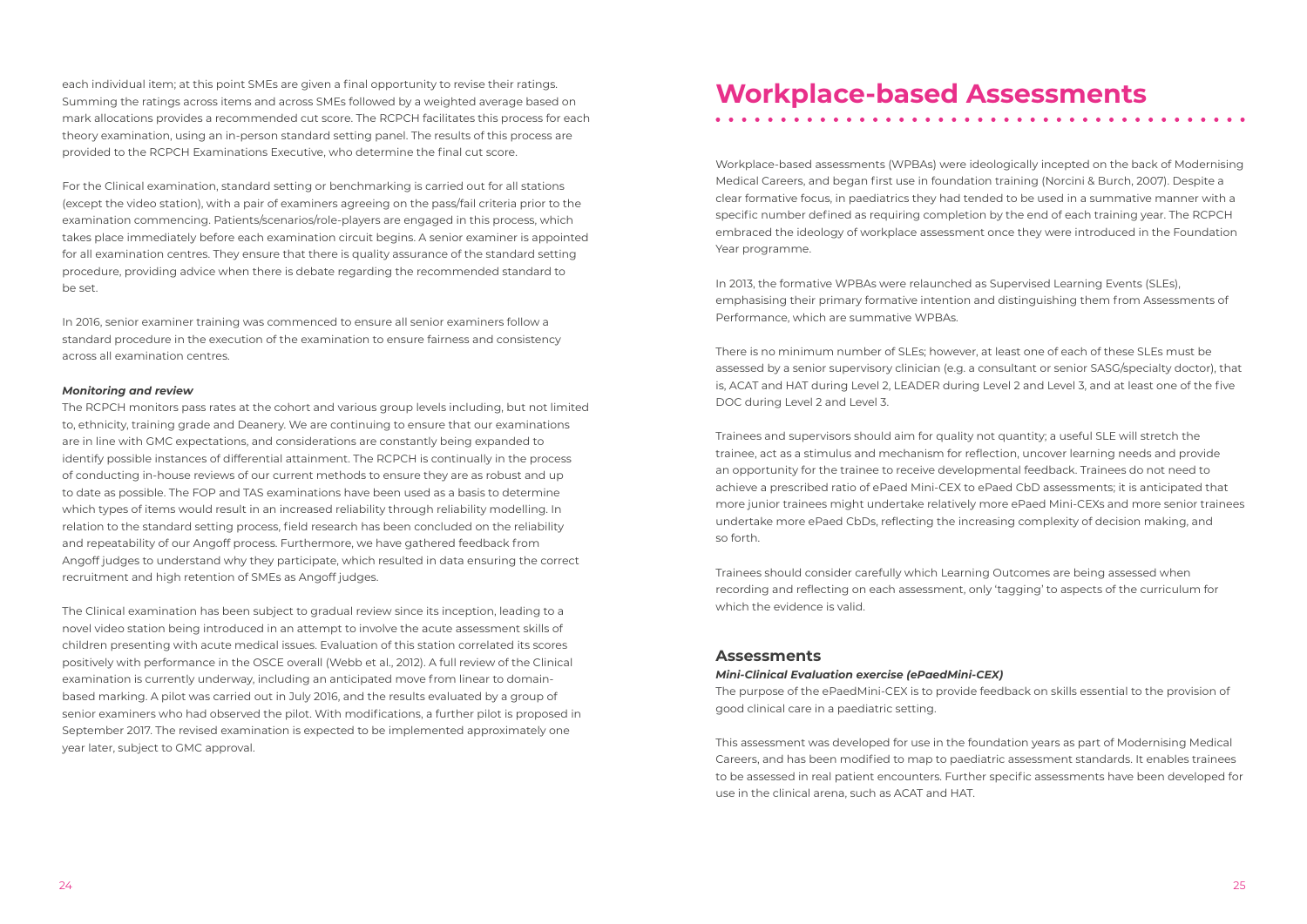#### *Case-based Discussion (ePaedCbD)*

The purpose of the ePaedCbD is to assess clinical reasoning and decision making, and the application or use of medical knowledge in relation to patient care. This is a formative assessment, and so cases should be chosen that have created challenge, doubt or difficulty in order to maximise the learning opportunity.

A family of ePaed CbDs now exist, specifically targeting safeguarding (Safeguarding CbD) and leadership (LEADER).

#### *Handover Assessment Tool (HAT)*

This is a sub-set of the ePaed Mini-CEX assessment. The purpose of the HAT is to evaluate the effectiveness of a trainee's contribution to handover, and is designed to be sufficiently flexible to be used in a range of handover settings.

#### *Acute Care Assessment Tool (ACAT)*

This is a sub-set of the ePaed Mini-CEX and ePaed CbD assessments. The purpose of the ACAT is to provide the trainee with formative feedback on their ability to integrate multiple skills in a complex and challenging environment with competing priorities, and over a sustained period, such a paediatric 'take', and the intensive care shift of post-take ward round.

#### *Clinical Leadership skills assessment (LEADER)*

This is a sub-set of the ePaed CbD assessment. The purpose of LEADER is to provide the trainee with formative feedback on their leadership skills in relation to a specific case or problem. Whilst only compulsory at Level 2 and Level 3, it is also strongly recommended for use at Level 1 to highlight the broad scope of leadership required from doctors at all levels of their clinical practice.

#### *Directly Observed Practical Skills (DOPS)*

The purpose of the DOPS is to assess the trainee's competence to perform specific procedures without supervision. DOPS are both formative, as trainees should be given feedback after each assessment, and summative, as all procedures must be demonstrated to a satisfactory level (i.e. competent to perform without supervision).

The full list of procedures for which a DOPS must be completed satisfactorily are contained within the core syllabus document for each level, and are available as a separate list on [DOPS](http://www.rcpch.ac.uk/training-examinations-professional-development/assessment-and-examinations/assessment/directly-obser)  [page of the RCPCH website](http://www.rcpch.ac.uk/training-examinations-professional-development/assessment-and-examinations/assessment/directly-obser).

#### *Discussion of Correspondence (DOC)*

The purpose of the DOC is to provide a structured assessment and opportunity for learning development across a variety of types of written communication (e.g. correspondence and clinical notes).

#### *Multi Source Feedback (ePaedMSF)*

The purpose of ePaedMSF is for the trainee to receive and reflect on feedback from a wide range of individuals from their professional sphere.

ePaedMSF has evolved from the Sheffield Peer Review Assessment Tool (SPRAT), and has been adapted to each level of training (Archer, Norcini & Davies, 2005). This assessment is invaluable for assessing a trainee's performance over time, in everyday practice. It has not evolved significantly since introduction, and there are concerns about the self-nomination of raters (Archer, McGraw & Davies, 2010), and also the issue of 'scores' across multiple diverse domains. Further review of how this tool can be developed to improve its value is underway.

#### *Carers for Children Feedback (PaedCCF)*

The purpose of the PaedCCF is to gather feedback from parents and carers so that doctors can measure how effectively they interact and communicate with parents/carers and children. Whilst more commonly used for consultant revalidation, this can also be utilised by trainees where required as part of their reflection and/or where this has been identified as a specific area requiring development.

#### *Entrustable Professional Activity Assessments (EPAs) for Informing Critical Progression Decisions at Level One Training (To be piloted)*

In future, the RCPCH aims to introduce workplace based assessments focused on EPAs to inform decisions relating to trainee progression at the critical progression point at the end of Level 1 training. This will enable assessment of several Learning Outcomes (mapped to the GPC framework) in an integrated fashion, within the context of a meaningful clinical activity. Each EPA will result in an entrustment decision (ten Cate, 2013), confirming that the trainee is able to undertake specific responsibilities safely and independently. The EPA assessments will inform the progression decision, which will be taken by the panel at the trainee's ARCP.

As the RCPCH is submitting the curriculum and Assessment Strategy immediately after the publication of the revised GMC standards and assessment guidance, these assessments are still at an early stage of development. It is anticipated that trainees and assessors will require considerable support and training in the concepts and application of undertaking EPA-based assessment, in a similar way to that required when WPBAs were introduced. The EPAs described below will be introduced initially as a pilot, and evaluated for their acceptability, fairness, reliability, validity and utility in informing progression decisions, before the RCPCH seeks further regulatory approval prior to mandating their use.

The EPAs are centred on a trainee's ability to manage acute unscheduled care within the context of general paediatrics and neonatology, as these were identified at an RCPCH Heads of Schools and Regional Leads workshop in December 2016 as priority areas in which entrustment decisions are required to ensure patient safety.

The following EPAs have been developed from an existing and approved WPBA, the ACAT, whose purpose has been described above.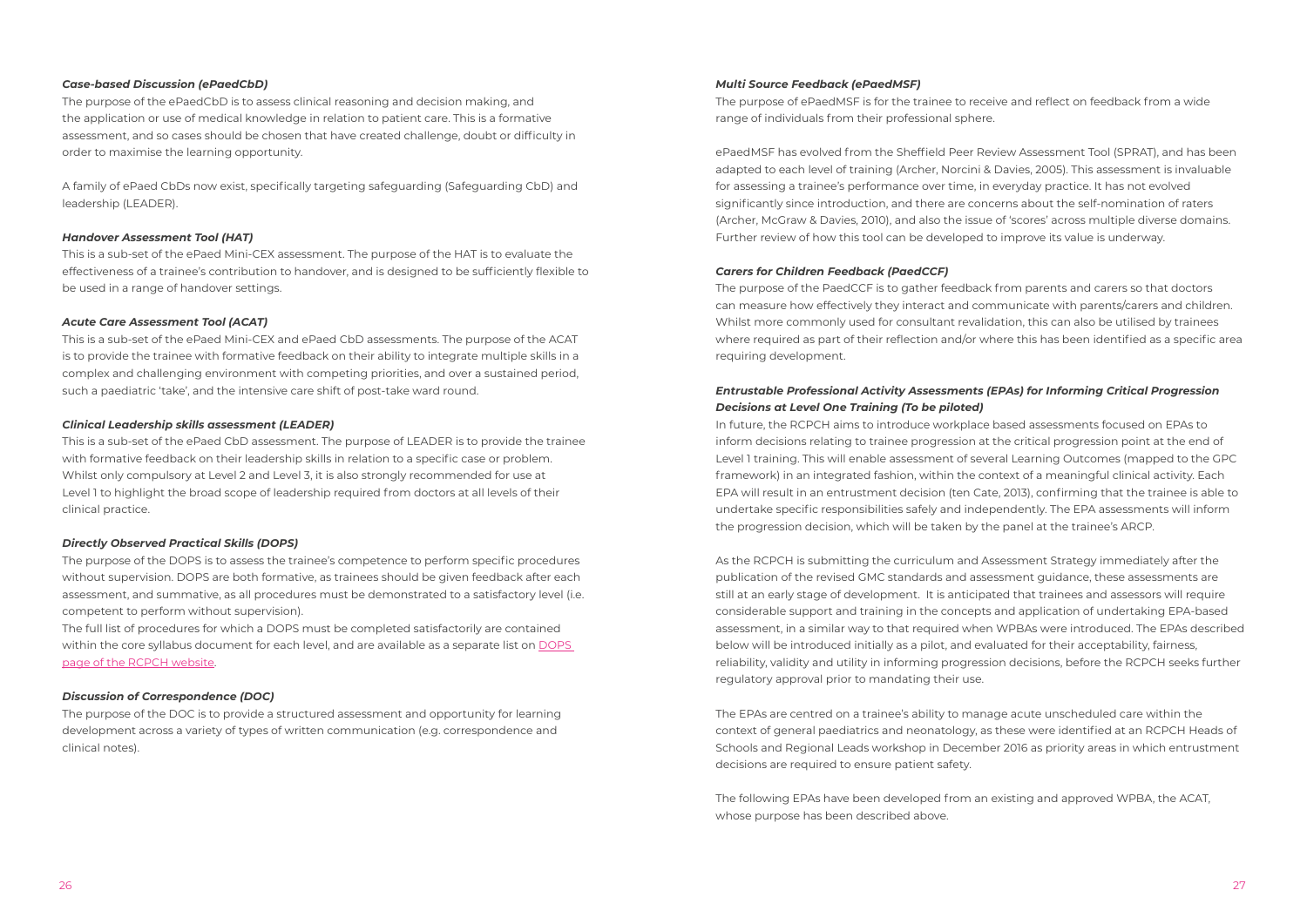#### *Neonatal EPA*

This comprises two arenas of professional activity:

#### *Part (a): Term / Late Preterm*

Management of the term infant (37+ weeks) and late preterm infant (35–36 weeks), including resuscitation at birth; identification of infants requiring specific investigations or monitoring (e.g. risk of sepsis, hypoglycaemia and drug withdrawal); postnatal newborn examination and review; and the identification, investigation and initial management of infants who require neonatal unit admission.

#### *Part (b): Intensive Care*

Management of the neonatal intensive care unit, including the stabilisation of the infant following preterm delivery; investigation and initial management of infants who are acutely unwell (e.g. septicaemia, acute respiratory deterioration and neurological dysfunction); and planning and directing care for infants with high dependency or special care dependency requirements.

The entrustment decision will be made separately for each neonatal arena and will be adapted from ten Cate (2013).

#### *General Paediatrics EPA*

This activity involves planning care and being able to lead the ward round on a general paediatric inpatient unit and assesses bed/cot-side clinical assessment and formulation of management plans; communication with team and family/carer; organisation of clinical team with appropriate prioritisation of clinical tasks arising from ward round decisions; and documentation of admission in the hospital electronic discharge system generating a letter for the family and/or general practitioner.

The entrustment decision will comprise one of three options, adapted from ten Cate (2013), as in the Neonatal EPA above.

### **Ensuring validity**

#### *Design*

WPBAs have now been in routine practice for over 10 years, and the fact they are now embedded would support their value in day-to-day supervision across training for trainees and trainers. Following the publication of the GMC's *Learning and assessment in the clinical environment: the way forward* (2011), the RCPCH developed, piloted and rolled out the SLE suite of formative WPBAs.

To date there has been limited published evidence in the literature supporting the validity and reliability of WPBAs, reflecting the challenge of studying such a heterogenous collection of assessments, undertaken by a diverse cohort of trainees, and identifying a meaningful measure of their change in behaviour as training progresses (Miller & Archer, 2010). Therefore, as the RCPCH is able to improve its data set, this Assessment Strategy commits to the intention to monitor and evaluate the performance of the approved SLEs, seeking opportunities to refine either the assessment or the guidance, as well as evaluating the more recent assessments such as EPAs.

#### *Delivery*

WPBAs are delivered by the clinical and educational supervisors of trainees in training posts across the NHS hospitals of the UK. Many Schools of Paediatrics and Trusts run educational supervisor training, as well as the bespoke Paediatric Educational Supervisor training course run by the RCPCH.

The assessments are now embedded, and so have become a part of the fabric of the day-to-day work for paediatric trainees who have in the main become proactive in ensuring their ePortfolio evidences their educational achievements in sufficient quality and quantity as they progress through training. The Schools of Paediatrics oversee their delivery and the ARCP meetings, while the RCPCH has published the *Workplace Based Assessment Falsification Protocol*, to be followed where falsification of evidence related to WPBAs/SLEs is suspected.

The assessments are recorded through the RCPCH Kaizen ePortfolio, meaning they are available to be completed as necessary, either in real time, on the job or at a pre-arranged time with the trainee and educational or clinical supervisor.

#### *Standard setting*

By the nature of this formative assessment, the standard depends on the developmental conversation between the trainee and the trainer. These are innately personal episodes of feedback on an individual's performance as judged by a senior colleague. Reference to a description of good performance and areas to develop are usually included, with a section for trainee reflection on the feedback.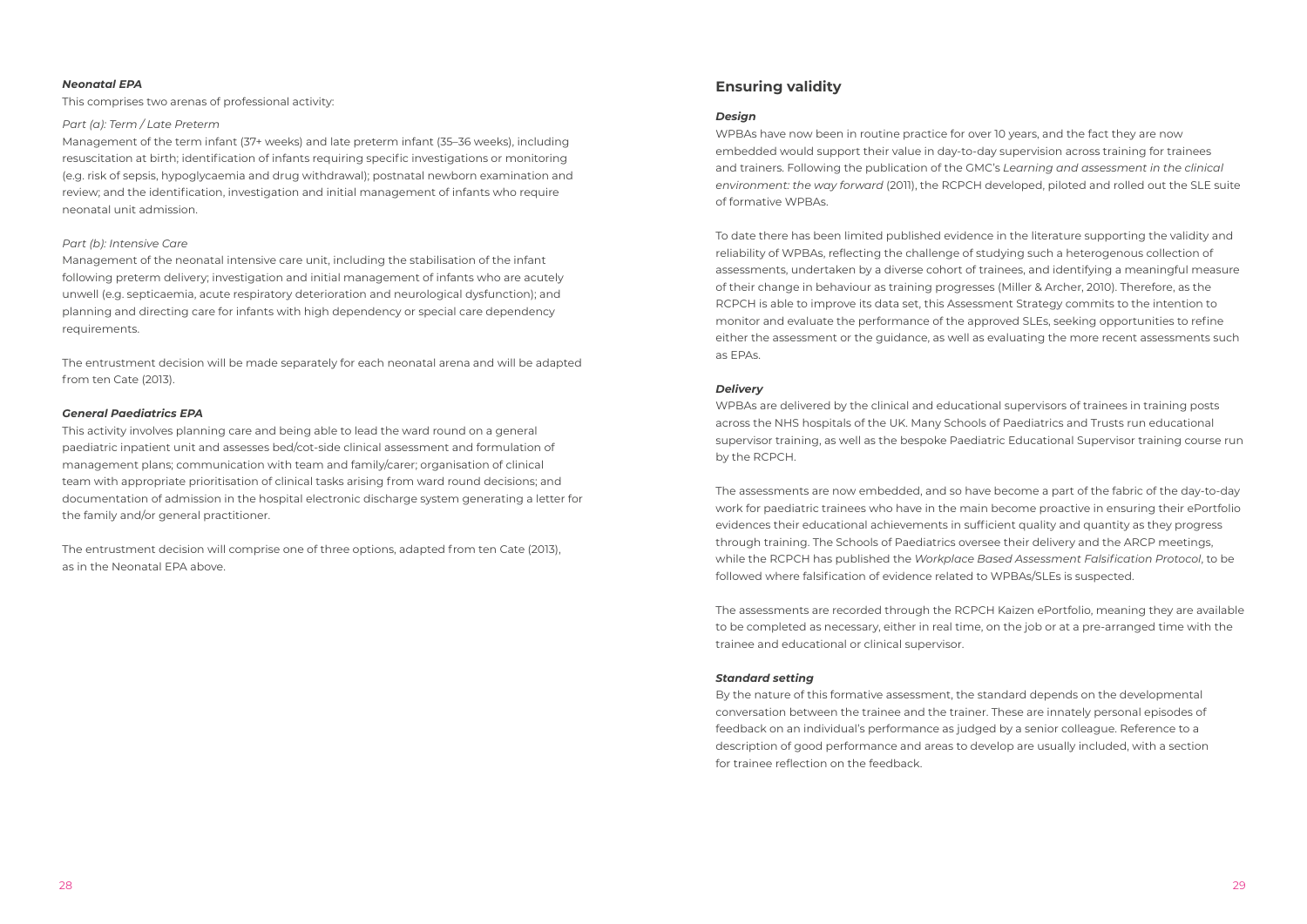Until recently, the RCPCH's WPBAs, ePaed CbD and ePaed Mini-CEX assessments were similar to those used in other specialties, requiring a rating or a score to be completed in various aspects of the care or case management. While attempts were made to explain and standardise the way the assessments were performed, use specific descriptors in place of the numerical score, and align the response scale against expectations about performance and the expectations of those 'judging' the assessment in order to improve validity and reliability, they have remained controversial (Crossley et al., 2011; Crossley & Jolly, 2012).

The major issues identified are a low score being perceived as failure, a 'tick box' attitude to completion, not using assessment outcomes appropriately as a developmental conversation, not embedding them in the working week, not knowing how to make the complex judgements, and not triangulating with other feedback across assessments through clinical and educational supervision (Workplace Based Assessment Working Group, 2010). To address this, when the new SLEs were published in 2013 the scores were removed, making each assessment more formative with written feedback in various domains for each assessment, using the exemplars and descriptors published on the College website (http:/[/www.rcpch.ac.uk/assessment\)](http://www.rcpch.ac.uk/assessment). The RCPCH is leading work in this area, with the College recently approach by a publisher to request permission to use the ePaed Mini-CEX exemplar in a book chapter for a text on Medical Education.

#### *Monitoring and review*

The College holds a large data set from SLEs over time, with research projects being carried out by the in-house psychometric team as requested to support monitoring and continual improvement. A project assessing the validity and reliability of Multi Source Feedback (MSF) is planned. Quality assurance is necessary to ensure reliability and validity. Triangulation is key; one tool is unlikely to tell the whole story, so the full suite of assessments is necessary to give a rounded view of the trainee across many domains and in a variety of different areas. While the assessments can be validated and set centrally by the College, their use in support of a trainee for a progression decision comes down to the evidence presented in their ePortfolio and the trainer's report, which inform the ARCP panel held by the Schools.

With the recent introduction of a new ePortfolio, the RCPCH is hoping to gather an even more diverse set of data, allowing in-depth scrutiny of how the SLE assessments perform for different groups of trainees with a variety of specific characteristics. Locally, it is expected that Heads of Schools are aware of how SLEs are used and performing within their trainee cohort. Heads of Schools report to the RCPCH annually on all matters related to training and assessment, and are encouraged to raise any issues related to the SLEs through this forum, and to share examples of best practice regarding how they carry out and monitor assessment.

### **RCPCH START**

#### **The RCPCH START assessment**

The RCPCH Specialty Trainee Assessment of Readiness for Tenure (START) is a formative, multi-scenario assessment aimed at assessing consultant readiness. It has been mandatory for all paediatric trainees to complete the assessment since 2012 (i.e. those entering ST6 from August 2011 onwards). RCPCH START exists to help bridge the gap between training and consultant appointment, and is designed to assess trainees in areas they have not been assessed previously.

Using scenarios based on commonly encountered situations, RCPCH START assesses across six marking domains:

- Clinical decision making and prioritising
- Knowledge
- Managing complexity
- Professionalism
- Safety and risk management
- Communication.

The assessment comprises 12 scenarios around high-level skills. It is undertaken during Level 3 of paediatrics training, usually at ST7, to enable development areas to be addressed. The assessors, all paediatric consultants, facilitate a professional conversation with the senior trainees to assess their consultant readiness skills within a given scenario in the style of Schon (1983). Aspects assessed include prescribing, critical appraisal, logistics, management, ethics, safeguarding, leading a ward round and handover.

Feedback from the assessment is collated and provided to the trainees several weeks after the assessment through their ePortfolio. Personal Development Plans in any areas assessed as needing development can be made by the trainee with their educational supervisor, to work on in their penultimate training year.

#### **Ensuring validity** *Design*

As part of the initial development of RCPCH START, two pilots were held in 2009 and 2010 that were well received and evaluated (McGraw, 2010).

The assessment is currently mapped to the four domains of the GMC's Good Medical Practice (GMC, 2013), and therefore align to the subsequently published GPCs. At the next review, the RCPCH will consider if a more explicit alignment is required. Scenarios are broadly generic, although some sub-specialty specific scenarios are used as this allows for more robust assessment of the trainees' capability in a more familiar clinical scenario. Scenarios are authored and reviewed by experienced clinicians, familiar with the requirements for the assessment. As noted above, domains are used consistently for assessment, ensuring reliability.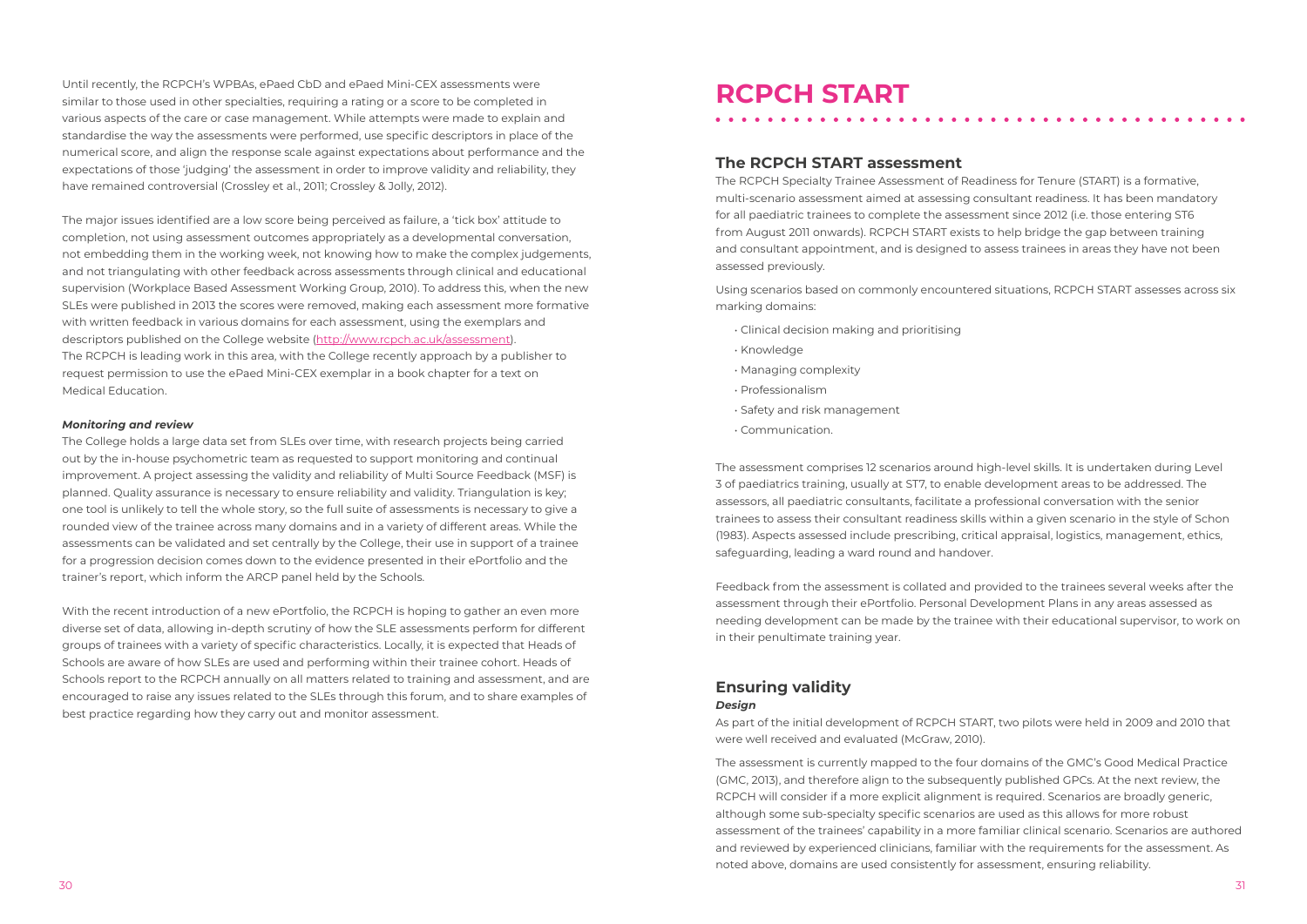The teaching station is a novel teaching scenario of 'doing' reaching the pinnacle of Miller's pyramid (Miller, 1990), where the trainee does a micro-teach within the assessment station to medical students based on a given or trainee-selected topic (Reece & Fertleman, 2015).

#### *Delivery*

The assessment is carried out by trained RCPCH START assessors, providing consistency and externality (i.e. offering feedback from assessors outside the trainees' local programme).

Benchmarking sessions take place at the start of each assessment session, helping to ensure consistency in the standard required across all circuits. A programme of in-assessment peer observation of assessors by more experienced assessors contributes to internal consistency, validity and reliability, and provides a mechanism for additional scrutiny of specific candidates if a serious concern is raised and more detailed feedback will need to be provided.

The assessment is invigilated by RCPCH staff, and different scenarios are used on each of the two days to ensure the confidentiality of the assessment.

The provision of formative feedback is a crucial aspect of the assessment process, with trainees receiving feedback on their performance in each of the scenarios and across the six domains. Areas for development are identified by the assessors, and the trainees are then required to meet with their educational supervisor and plan how to address these developmental issues.

#### *Standard setting*

All assessors receive training prior to participating in the assessment, and take part in benchmarking at the beginning of each session to ensure consistency in how each scenario is assessed. Supporting assessors sample, observe and support throughout. Detailed analysis for each scenario and assessor is subsequently undertaken and provided to the RCPCH START Board for review and action when required. The RCPCH START Board also reviews the verbatim feedback for trainees where serious concerns were raised to ensure this is of a suitable quality to be of formative value, before being shared with the trainees. Feedback is provided in line with the guidance of the Academy of Medical Royal Colleges ([AMRC], 2016), who state that it should be:

- Provided during or immediately after WPBAs
- Descriptive, non-judgemental and focused on trainees' behaviours
- Specific and related to the learning goals
- Used to form action plans detailing any future learning
- Confirmed by the trainees that they understand it.

#### *Monitoring and review*

Since inception, 10 diets have been held with positive acceptance from trainees and trainers (Reece et al., 2015). The START Executive is chaired by an appointed clinician with assessment expertise and supported by Vice Chairs with similar interest, as well as trainee representation and key College staff. The Executive meet at least 3 times a year and report to the College's Assessment Executive. A feedback survey is issued to all candidates following each START assessment, and the results of this together with detailed psychometric analyses of the performance of each station and assessor are shared with the START Executive committee.

An acceptability survey of RCPCH START showed general acceptability by trainees and assessors. Over 5 sessions, a total of 507 paediatric trainees performed the assessment. Two hundred and seventy-three responded to a survey on acceptability (response rate = 54%), while of the 181 assessors, 112 responded (62%). Seventy-two percent of the trainee responders agreed that START is fair and consistent, 72% agreed it is a good assessment of skills that have not been assessed elsewhere in training, and 63% agreed that START is a good assessment for determining 'readiness' for consultant practice. Ninety-five percent of the assessors who responded agreed that START is a good assessment of skills that have not been assessed elsewhere in training, and 96% agreed that it is a good assessment for determining readiness for consultant practice.

More recently, studies of trainee satisfaction have shown that START is a good preparation for consultant interview and assesses in the range of issues a newly appointed consultant will face.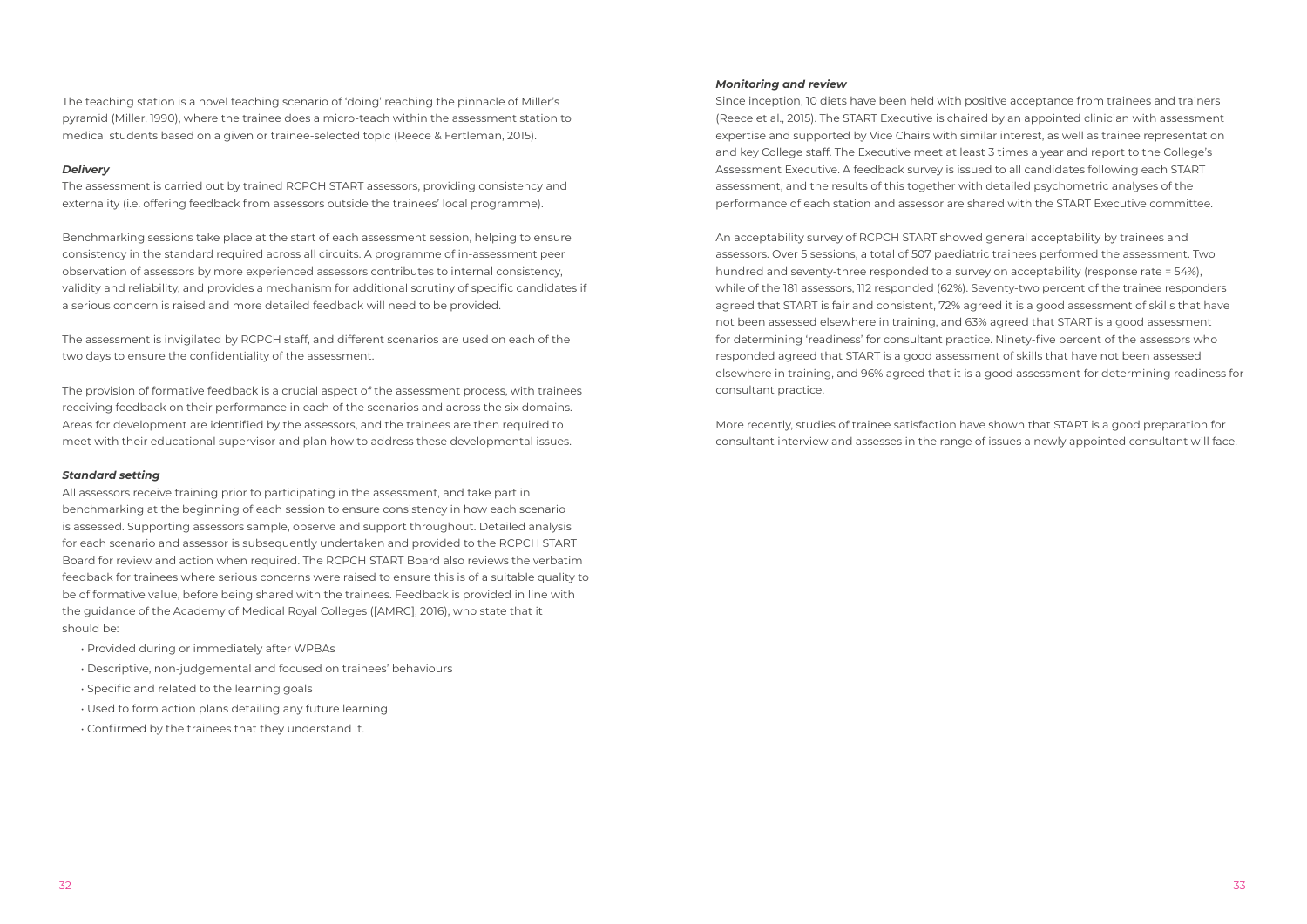## **Guidance for Annual Reviews of Competence Progression (ARCP)**

Throughout training there should be engagement with Good Medical Practice and the learning process (curriculum, formative and summative assessment) by regular participation in SLEs and utilising the ePortfolio to demonstrate that the requirements of the GMC's approved curriculum and associated assessment system have been met. Examples of evidence include:

- Educational supervision documentation of meetings and outcomes
- Regular participation in SLEs that sample the curriculum (as laid out in the assessment system)
- Examination outcomes
- Professional Development Plan
- Trainer's report
- Reflective entries
- Skills log
- Record of training events
- Teaching resources
- Audits
- Clinical governance/quality improvement activities
- Presentations/research/publications.

The educational supervisor should utilise much of this evidence when completing the trainer's report, as this will be used to inform the ARCP panel. Educational supervisors will also find useful information in the College *Assessment Guide for Trainees and Trainers*.

The trainee should maintain their ePortfolio in an up-to-date and well-organised manner, including:

- A current CV
- An active Personal Development Plan
- Evidence of regular reflective practice
- Evidence of teaching activities
- Evidence of educational meetings/Continued Professional Development
- Evidence of governance/quality improvement activities
- Evidence of research/presentations/publications
- Mandatory School training days
- Required course certificates (e.g. resuscitation and safeguarding)

All the above will be relevant to the trainee's stage of training.

### **Satisfactory completion of Level 1 training requirements**

Trainees must demonstrate that they have fulfilled all Level 1 Learning Outcomes, including the Key Capabilities for each, as specified in the Level 1 syllabus. Evidence must include: • MRCPCH Examination. Trainees cannot progress from Level 1 (ST3) without passing all 3 MRCPCH 'written' (now computer-based) examinations and the MRCPCH Clinical

• A minimum of 6 core acute conditions (respiratory, gastroenteritis, convulsions, fever,

• A minimum of 1 case (per training year) with a safeguarding element in the form of a

- examination. Trainees cannot progress from ST2 without passing 2 out of the 3 written examination papers (now computer-based)
- Accredited paediatric and neonatal life support training
- SLEs (see NOTE below), covering:
- rash and abdominal pain) to be covered using ePaed Mini-CEX and CbDs
- Safeguarding CbD
- A minimum of 1 HAT (CEX) (during the period of Level 1 training)
- The LEADER (CbD) and ACAT (CbD/CEX) are optional, although their use should be encouraged
- One Satisfactory DOPS to cover the following compulsory procedures:
- Bag/mask ventilation
- Peripheral venous cannulation
- Lumbar puncture
- Tracheal intubation (of newborn infants)
- Umbilical venous cannulation
- The skills log within ePortfolio completed and maintained for all practical
- procedures in the Level 1 framework
- Minimum of 1 satisfactory ePaedMSF per year (not pro rata) to cover neonatal and
- general paediatric practice
- Up-to-date ePortfolio
- 
- Enhanced Form R
- GMC Survey Receipt.

• An annual trainer's report that summarises the evidence to be presented to the ARCP

N.B. In future, EPA assessments will also be required at this critical progression point, although at present these will be used as a pilot only.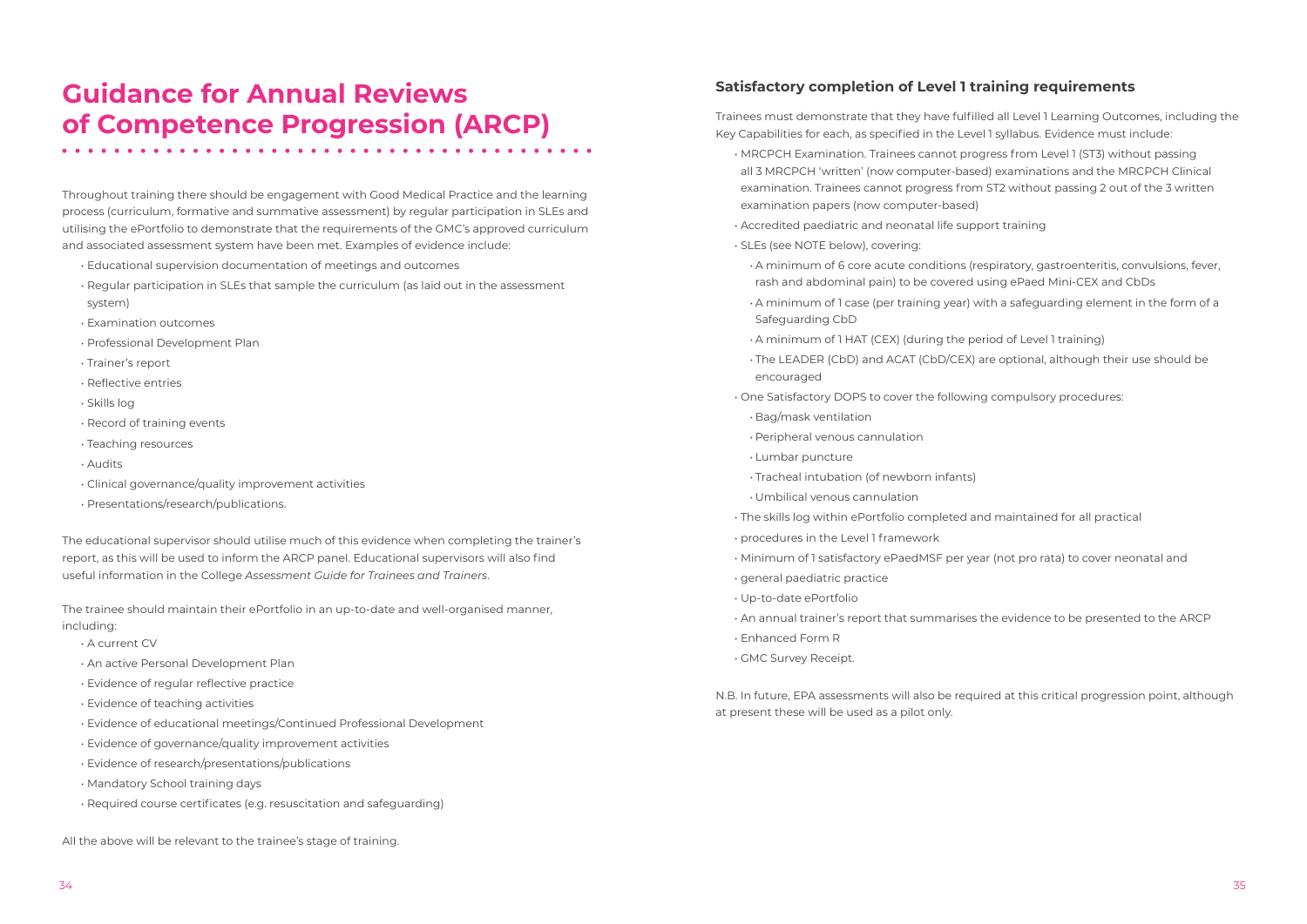#### **Satisfactory completion of Level 2 training requirements**

Trainees must demonstrate that they have fulfilled all Level 2 Learning Outcomes, including the Key Capabilities for each, as specified in the Level 2 syllabus. Evidence must include:

- Up-to-date accredited paediatric and neonatal life support training
- SLEs covering work in general, neonatal and community paediatrics, on wards and in clinic settings that include:
- A minimum of 1 case per training year with a safeguarding element (Safeguarding CbD)
- A minimum of 1 LEADER (CbD) per training year\*
- A minimum of 1 HAT (CEX) per training year\*
- A minimum of 1 ACAT (CbD/CEX) (during the period of Level 2 training)\*

\* At least one of these SLEs must be assessed by a senior supervisory clinician (e.g. a consultant or senior SASG/specialty doctor)

- Skills log within ePortfolio updated, showing continued competence for all Level 1 and Level 2 practical procedures
- Minimum of 5 satisfactory DOC assessments over the period of Level 2 training, where at least one of the DOC must be assessed by a senior supervisory clinician (e.g. a consultant or senior SASG/specialty doctor)
- Minimum of 1 satisfactory ePaedMSF per year (not pro rata) to cover neonatal,
- community general paediatric posts
- Achievement of the Level 2 RCPCH General Paediatric curriculum safeguarding competences (Safeguarding CbDs) and the majority of the Intercollegiate Safeguarding Level 3 competences
- PaedCCF can be used as an additional tool if required
- An up-to-date ePortfolio
- An annual trainer's report that summarises the evidence to be presented to the ARCP
- Enhanced Form R
- GMC Survey Receipt.

#### **Satisfactory completion of Level 3 training requirements**

Trainees must demonstrate that they have fulfilled all Level 3 Generic Learning Outcomes and the Specialty Outcomes for General Paediatrics or their sub-specialty, including the Key Capabilities for each as specified in the Level 3 syllabus. Evidence must include:

- Accredited paediatric and neonatal life support training
- SLEs that feature the core conditions required by the specialty/sub-specialty, to include:
- A minimum of 1 case per training year with a safeguarding element (Safeguarding CbD)
- A minimum of 1 LEADER (CbD) per training year\*
- The HAT (CEX) and ACAT (CbD/CEX) are optional, although their use should be
- encouraged, depending upon the sub-specialty context

\* At least one of these SLEs must be assessed by a senior supervisory clinician (e.g. a consultant or senior SASG/specialty doctor)

- Satisfactory DOPS to cover for each practical procedure in the Level 3 framework if relevant for the sub-specialty (provide feedback for Level 1 and Level 2 trainees)
- Minimum of 5 satisfactory DOC assessments over the period of Level 3 training, where at least one of the DOC must be assessed by a senior supervisory clinician (e.g. a consultant or senior SASG/specialty doctor)
- Minimum of 1 satisfactory ePaedMSF per year (not pro rata)
- Achievement of the Level 3 RCPCH General Paediatric curriculum safeguarding competences (Safeguarding CbDs), the Intercollegiate Safeguarding Level 3 competences and the additional competences for paediatricians
- PaedCCF can be used as an additional tool if required
- Completion of the START assessment and evidence of implementing any targeted developmental feedback through the trainee's Personal Development Plan
- An up-to-date ePortfolio
- An annual trainer's report that summarises the evidence to be presented to the ARCP
- A relevant sub-specialty College Specialty Advisory Committee (CSAC) progression form for GRID trainees, where applicable with a recommended ARCP outcome for the sub-specialty element of their training
- Enhanced Form R
- GMC Survey Receipt.

### **Evaluation of Supervised Learning Events**

The decision in 2016 to remove the minimum number required for most SLEs reflects the RCPCH's focus on quality over quantity. Supervisors and ARCP panels should consider the extent to which trainees have effectively used the SLEs to support and evidence their training and development, using the following guidance:

| Poor/unacceptable | $\cdot$ Only compulsory SLE<br>$\cdot$ No evidence of reflec<br>· No evidence of how f                                                                                                                     |
|-------------------|------------------------------------------------------------------------------------------------------------------------------------------------------------------------------------------------------------|
| Good/acceptable   | · Undertaking SLEs in<br>of assessors.<br>$\cdot$ Evidence of reflectior                                                                                                                                   |
| <b>Excellent</b>  | In addition to the good/ao<br>• Using SLEs in a nove<br>⋅ Evidence of self-chal<br>challenge, weaker ar<br>$\cdot$ Mature reflection, wi<br>been informed<br>Evidence of complet<br>as a result of the SLE |

- 
- 

Es undertaken.

tion.

feedback informed practice.

a variety of clinical situations, with a range

n and/or feedback informing practice.

**Example Exceptable criteria:** 

- and innovative manner
- lenge, using SLEs to gain insight into, or to eas of practice
- th consideration of how future practice has

ion of action plans/learning objectives, arising feedback.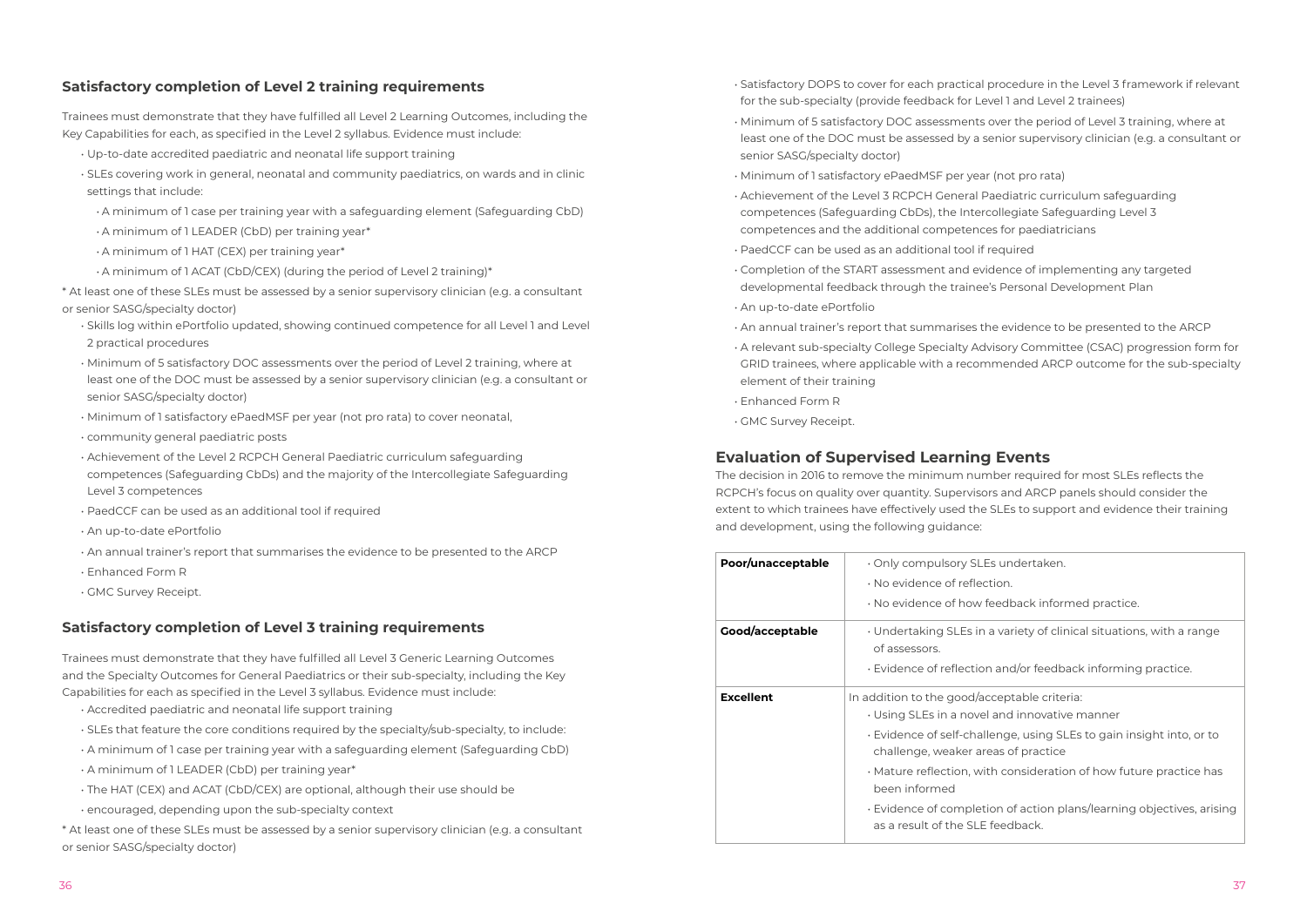## **Feedback and Reflection**

### **Giving feedback**

Feedback to any learner (trainee) is sometimes seen as merely providing a commentary on what the learner has achieved, or what corrections need to be made. Providing the learner with feedback should be much more than that. Feedback can be formative or summative.

**Formative feedback** is that which supports the trainee with learning and development, and as it is not assessed or graded, it therefore carries no summative judgement.

**Summative feedback** is that which provides a summative judgment about the trainee's performance. The contract of the contract of the contract of the contract of the contract of the contract of the contract of the contract of the contract of the contract of the contract of the contract of the con

The focus on feedback is important, as through analysis of the national trainee survey we can identify that trainees value the importance of feedback, but that this is often an area in which they express concerns. This is usually about the quality and depth of feedback from their supervisors, and their view that insufficient time is allowed for this.

Feedback, when performed well, carries the potential to:

- improve the trainee's awareness of their strengths and areas for development, which enhances the trainee learning experience, stretches the trainee and drives the learning to that of excellence;
- boost the trainee's confidence, self-esteem and motivation, thereby leading to greater progress;
- be used for developmental activity, developing generic skills and a greater dialogue between the trainee and supervisor/assessor.

To provide high-quality feedback that enables these factors to optimise their potential does require the supervisor/assessor to devote quite a bit of professional time, and in busy clinical environments this can sometimes be lacking. Negative views can also be a result of perceptions, and while the supervisor/assessor may believe they have provided copious and high-quality feedback, the trainee can feel the opposite, as sometimes feedback is not recognised as such.

#### *What makes feedback more effective?*

Trainees value feedback that comes across 'loud and clear', and has the trainee placed firmly at the centre of this. It is produced for the trainee, and the central theme is the trainee's learning needs and experience.

Effective feedback has the following characteristics:

- Feedback is timely and provided as near as possible to the activity or assessment.
- Feedback is seen as being useful to the trainee, while equally the trainee must be able to understand the feedback. It is important therefore that it is clear and comprehensive.
- Feedback must be constructive. It must also consider how future developments and assessments can be supported, e.g. where does this fit with generic skills?
- Feedback should be encouraging and supportive, building on strengths but also identifying areas for development and supporting the trainee to produce clear action plans to address these.
- The focus of feedback is placed on the behaviour/capability and not on the person, ensuring that the Learning Outcome achievement is the primary focus.
- Feedback should not be a 'done' merely to experience it, but a natural dialogue should commence between trainee/assessor/peers, and be conducted in a manner that encourages open communication and honesty.
- Feedback supports the trainee in becoming self-aware and forming their own judgements about their own performance and level of work.

### **Reflective practice**

There are many approaches and opportunities to learn from our experiences. However, identifying these will require us to think about them and consider the impact of our actions and the outcomes. Learning from experiences, both positive and negative, is a powerful learning tool.

This is commonly known as reflective practice and will be a key underpinning concept of the whole curriculum.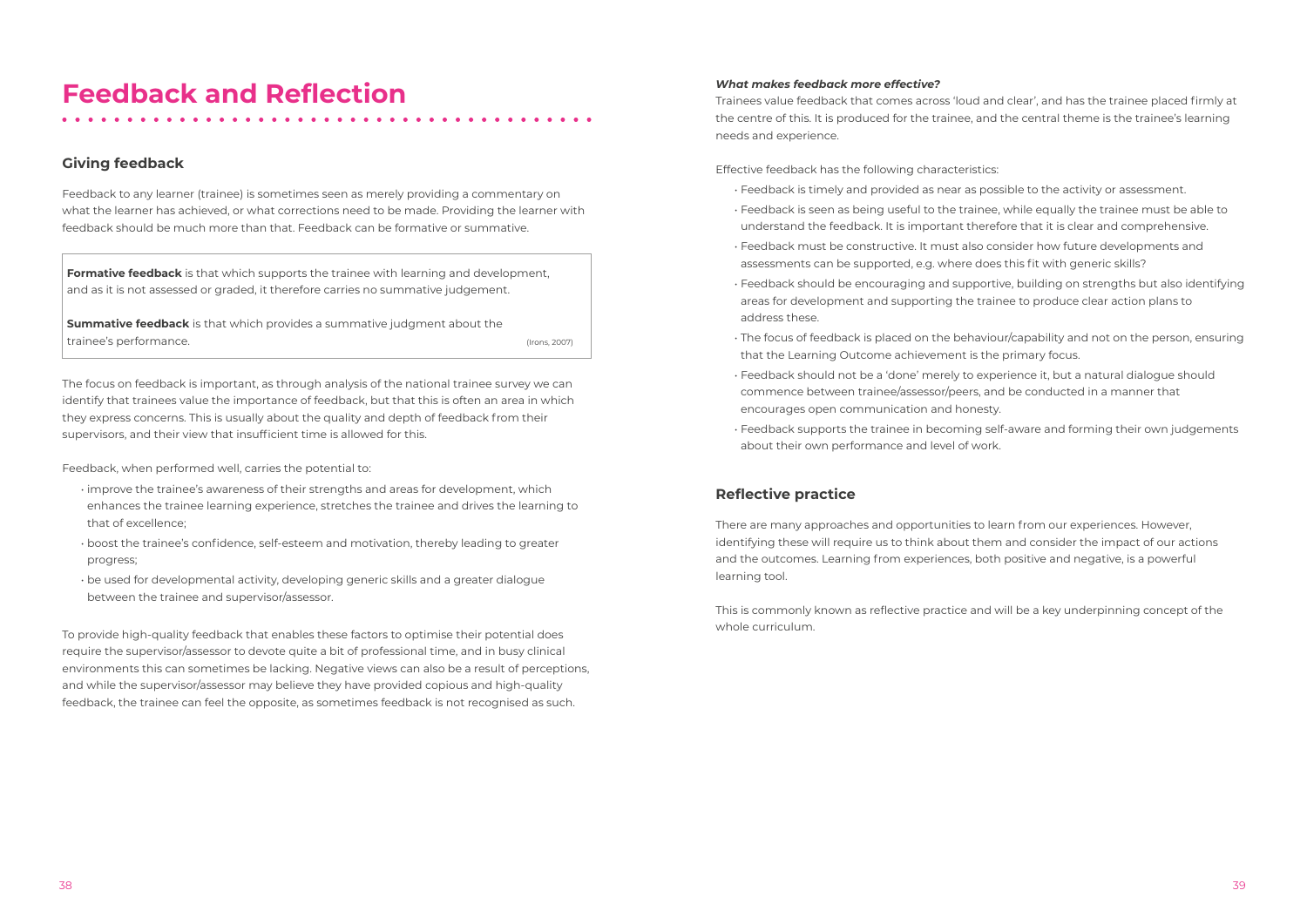There are different models of reflection, but the RCPCH uses that of Kolb's Learning Cycle (1974), outlined in the diagram below:

Reflection should be a core activity for both the trainee and trainers/supervisors, and used as a mechanism to improve practice or to ratify that it is being achieved well.

Kolb's model enables a structured approach to this reflective activity, providing prompts for aspects of consideration.

# **Ensuring Quality**

A robust quality assurance and improvement framework is required to support an effective assessment strategy. The purpose of this is to promote the improving quality of the trainee experience and ensure that the regular review and evaluation of this strategy is maintained.

The RCPCH quality infrastructure for training and assessment is based on the Plan, Do, Study, Act (PDSA) cycle, introduced by Deming (The W.Edwards Deming Institute, 2016). In the context of the Programme of Assessment, this means planning for effective assessment processes, executing those processes, review and evaluation including data analysis and multi-source feedback, and finally implementing any required changes.

This quality framework is already in place, but continually evolves to meet changing standards and in response to the outcome of monitoring and review activity, thereby ensuring that resources are developed to address the area of most need and/or risk.

The framework to support this Programme of Assessment will comprise a number of quality improvement tools and processes that impact on the overarching aspects of assessment. These will include:

- **1. Effective recruitment mechanisms.** It is important that the right trainee is recruited into the paediatric programme, and that trainees are not set up to fail before they have begun. The RCPCH recruitment process includes testing of aptitude and attributes along with any existing skills and knowledge specific to paediatrics. A major research project is planned for 2017–2018 to better understand the factors that impact on trainees applying for and being successful in their application to paediatrics, which will further inform work in this area. for other RCPCH assessments.
- **2. Support for induction periods and review of induction**. The RCPCH provides guidance through face-to-face workshops and online resources to support College tutors in planning and reviewing inductions. The College Tutor Toolkit is periodically updated, and sharing of best practice is actively encouraged.
- **3. Monitoring of the curriculum and SLE usage.** Reviewing ePortfolios will be key to this process, along with talking to and getting feedback from those managing this in practice. approaches to the collection and tagging of evidence, and standardisation between Deaneries being encouraged and monitored.
- **4. Gathering and responding to trainee feedback.** Analysis of the National Training Survey, and other surveys carried out directly by the College and/or its committees will be key to identifying both concerns and good practice. The psychometric team at the RCPCH already plan this analysis into the training year and report their findings to senior management teams. The aim is to increase trainee/trainer satisfaction year on year. Feedback is also gathered through a highly pro-active Trainees Committee, and trainee representatives on the Examinations, Assessment and START Executive Committees.



Recruitment assessments are to be better aligned with the validity processes already utilised

This will also include ensuring that standards are being upheld and that there are consistent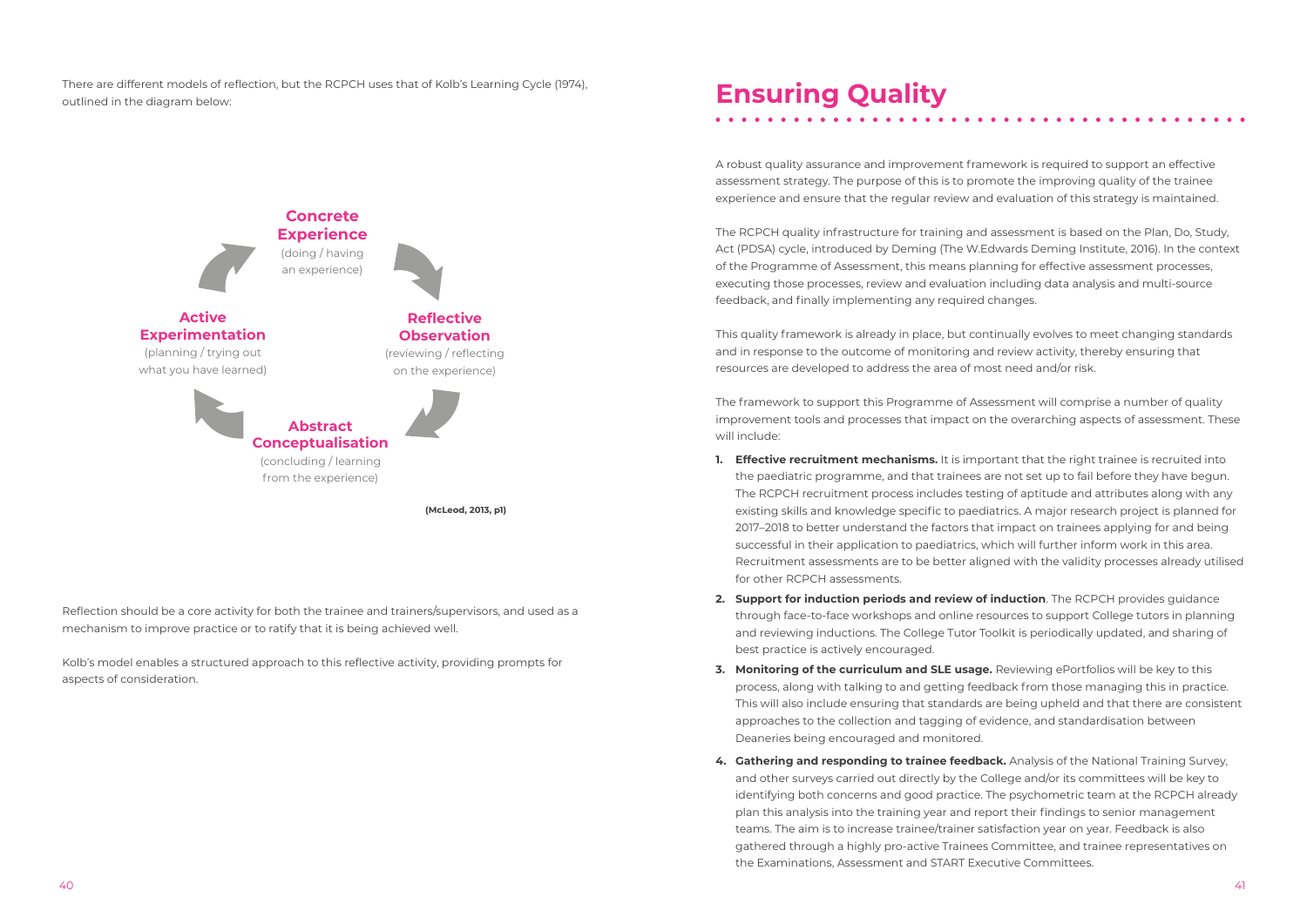- **5. Data analysis.** This is a strong feature of RCPCH reporting, with a dedicated psychometric team performing regular analysis of all centrally administered examinations and assessments, and as required for other data such as the National Training Survey results. It is hoped that the new ePortfolio system will be able to provide a wider variety of data on the WPBAs and ARCPs to support the team in undertaking further analysis. Data will continue to be provided to the regulatory body as requested. Transparency and openness will be promoted by the publication of outcomes of high stakes metrics and progression assessments.
- **6. Quality assurance of examinations**. This takes a variety of forms during the development, delivery, standard setting and review stages, as captured in the validity arguments for each of the assessments within this strategy, and will be developed further within the forthcoming validation framework.
- **7. Quality of assessors and supervisors**. This is supported by a strong Educational Supervisor course provided by the RCPCH. Monitoring and review of educational supervisor reports by the RCPCH is a process that will be introduced in 2017. Working alongside the Heads of Schools, a supervisor feedback form is being introduced to offer peer support to supervisors and will enable feedback to be given (using a standardised form) to supervisors about the quality of their feedback to trainees, along with supportive mechanisms for development. The College is supportive of GMC moves towards greater recognition and accreditation for clinicians undertaking assessor roles and other responsibilities supporting education and training.
- **8. Monitoring and support for ARCP**. The externality process has been reviewed and strengthened over the past 2 years and this is now managed by the Quality and Standards team at the RCPCH. There is a focused review of where externality is most effective, and the team ensure that the Gold Guide requirements are met across all Deaneries. Improvement aspirations include closer scrutiny of external reporting and feedback to external representatives on the quality of their reports. Additional training and standardisation activities are also being considered.
- **9. Self assessment and review**. Annual self assessment contributing towards the Annual Specialty Report (ASR) is undertaken using a range of data sources. This report is submitted to the GMC, as well as shared internally to support continual improvement.
- **10. Opportunity for syllabus review**. An annual window of opportunity for amendments to the syllabus will be scheduled into the training year calendar. Proposals for review can be submitted by specialist interest groups and individuals during this predetermined period, for consideration by the Education and Training Quality Committee. Proposed amendments can include both the addition of new medical practices or removal of those that may be redundant, a change to the mandatory or optional nature of a particular element of the syllabus, or to the assessment method or process.

Along with these mechanisms there will be scheduled review points for the evaluation of the effectiveness and impact of this strategy.

By applying the framework processes outlined above, the College will ensure that assessment is monitored and reviewed in a structured, planned and risk-based manner.

# **Ensuring Equality, Diversity and Fairness in Assessment**

As part of the development of the RCPCH Progress curriculum and accompanying Assessment Strategy the College undertook an Equality and Diversity Impact Assessment, considering any actual or potential adverse effects of implementation on those with protected characteristics (as defined in the Equality Act, 2010). The Impact Assessment also included consideration of any likely effect on Less Than Full Time (LTFT) trainees, as these form a sizeable proportion of the paediatric trainee population.

The review considered evidence of the actual or potential impact on three distinct strands, of which one was assessment. The evidence considered came from the existing literature and guidance, existing data relating to the current assessments, review by users, and review by lay experts.

Given that the range of assessments comprising the Programme of Assessment have not been altered in this updated strategy, the impact assessment considered evidence related to the equality and fairness of the existing assessments, taking in similar evidence to the validity evidence contained within this document. In addition to considering the evidence currently held for these assessments, the Impact Assessment also identified further actions required to better confirm the equality and fairness of the assessments.

The RCPCH currently seeks to address issues of equality, diversity and fairness in a range of ways, including:

range of individuals. Equality and diversity data are gathered regularly for clinicians involved

 $\begin{array}{cccccccccccccc} \bullet & \bullet & \bullet & \bullet & \bullet & \bullet & \bullet \end{array}$ 

- Examination and assessment content authored, implemented and reviewed by a diverse in the work of the Education and Training division, including those committees with responsibility for examinations and assessment.
- Training for examiners and assessors includes consideration of potential adverse effects and how to ensure these are removed or mitigated when designing, authoring and administering examinations and assessments.
- Feedback is gathered from candidates following centrally administered examinations and RCPCH-led surveys.
- The College provides Reasonable Adjustments where evidence supporting a request exists.
- Outcomes for examinations and assessments are monitored to identify any trends that may post a concern with regards to equality, diversity or fairness. Concerns are escalated appropriately, and where relevant may be discussed with the Heads of Schools and/or reported in the Annual Specialty Report.
- Within the RCPCH Progress curriculum, those procedures which are mandatory have been carefully reviewed to ensure nothing is included that is not critical, and therefore there are

assessments, and from the entire trainee cohort through the National Training Survey and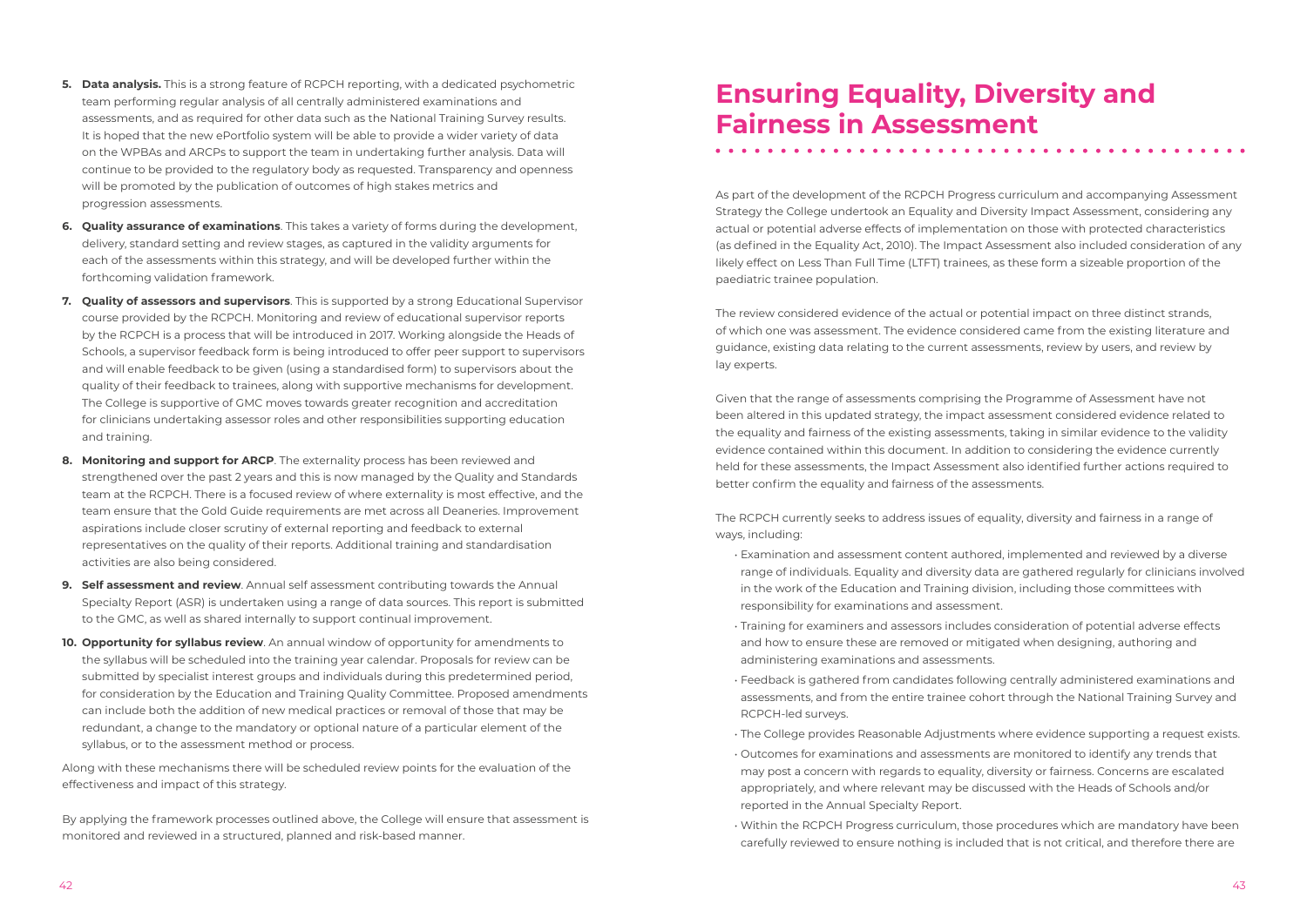no unnecessary barriers to progression through and completion of training. Beyond these mandatory requirements, the assessments can be deployed in a more flexible and tailored manner, meeting the requirements of the individual trainee.

• The use of online examination and assessment systems which can be adjusted (e.g. text, font size and colour) where necessary to meet specific access needs.

The RCPCH is committed to the following actions to enhance its existing work in relation to ensuring equality, diversity and fairness in assessment:

- To continue to review the nominations and appointment process to College positions responsible for examinations and assessments, ensuring equality of opportunity and access.
- To increase the number of characteristics for which examination data is routinely reviewed.
- To implement a range of measure to improve the quality and quantity of the data set that the College holds related to protected characteristics for all those involved in training and assessment, enabling more comprehensive analysis and reporting.
- To develop improved training related to equality and diversity for all clinicians with a role in the examinations and assessments.
- To implement improvements to the review of the complaints log, ensuring that any issues and/or trends are identified promptly and acted on accordingly.

# **The Future of Assessment**

#### **Entrustable professional activities**

EPAs (i.e. broad areas of professional practice that can be entrusted to a sufficiently competent individual) were first identified as a concept to be used within medical education as early as 2005 (ten Cate, 2015), but have only been explicitly included in the GMC *Standards for Curricula and Assessment* as a recomm0ended feature of curricula and assessment since the 2017 version, issued as the RCPCH Progress curriculum and this accompanying Programme of Assessment were close to completion.

The use of high level Learning Outcomes within the new curriculum captures the EPAs to some degree, although to make these more explicit within this Programme of Assessment two new EPA assessments have been introduced at the key waypoint at the end of Level 1 training, prior to the trainee being able to begin work at the middle-grade level. Based on the feedback from the RCPCH Progress pilot and first year of full operation, further EPA-specific assessments may be developed in future years, where a need is identified.

### **Development of a validation framework**

As outlined in the 'Ensuring Validity' chapter, the RCPCH is developing a comprehensive validation framework, which will demonstrate how validity is ensured in the development, delivery and review of the Programme of Assessment and the individual assessments within it. The purpose of a validation framework is to capture not only *what* validity evidence is gathered, but also to justify *why* this evidence is appropriate, sufficient and proportionate, and to ensure validity is considered in a systematic way.

The framework for validation will be based on Kane's (2006) use of Toulmin's Model of Inference, and as developed and applied by Cook, Brydges, Ginsburg and Hatala (2015) and Shaw, Crisp and Johnson (2012). This approach requires identification of the range of inferences made (e.g. with regards to the construct representation, scoring and generalisation) and the warrant, or justification, supporting this inference. The validation questions that must be addressed to demonstrate each warrant are captured, and evidence for (or threats to) validity identified in each case.,Evidence used to support these warrants may be quantitative or qualitative, gathered at different points and with different frequencies throughout the lifespan of the examination or assessment. Validity should always be seen in degrees rather than as a binary judgement, and consideration of the range of evidence available and how this supports the original claims of the examination or assessment support in this evaluation.

Initially, the framework will address validity across the entire Programme of Assessment, recognising that 'the quality of the assessment should be determined across methods…it is not only the quality of the building blocks that is relevant, but also the ways in which they are combined' (Schuwirth & van der Vleuten, 2012, p.39), confirming whether as a whole the Programme can be seen to be adequately assessing the knowledge, skills, behaviours and attributes required of a paediatrician. However, it must also be sufficiently granular to ensure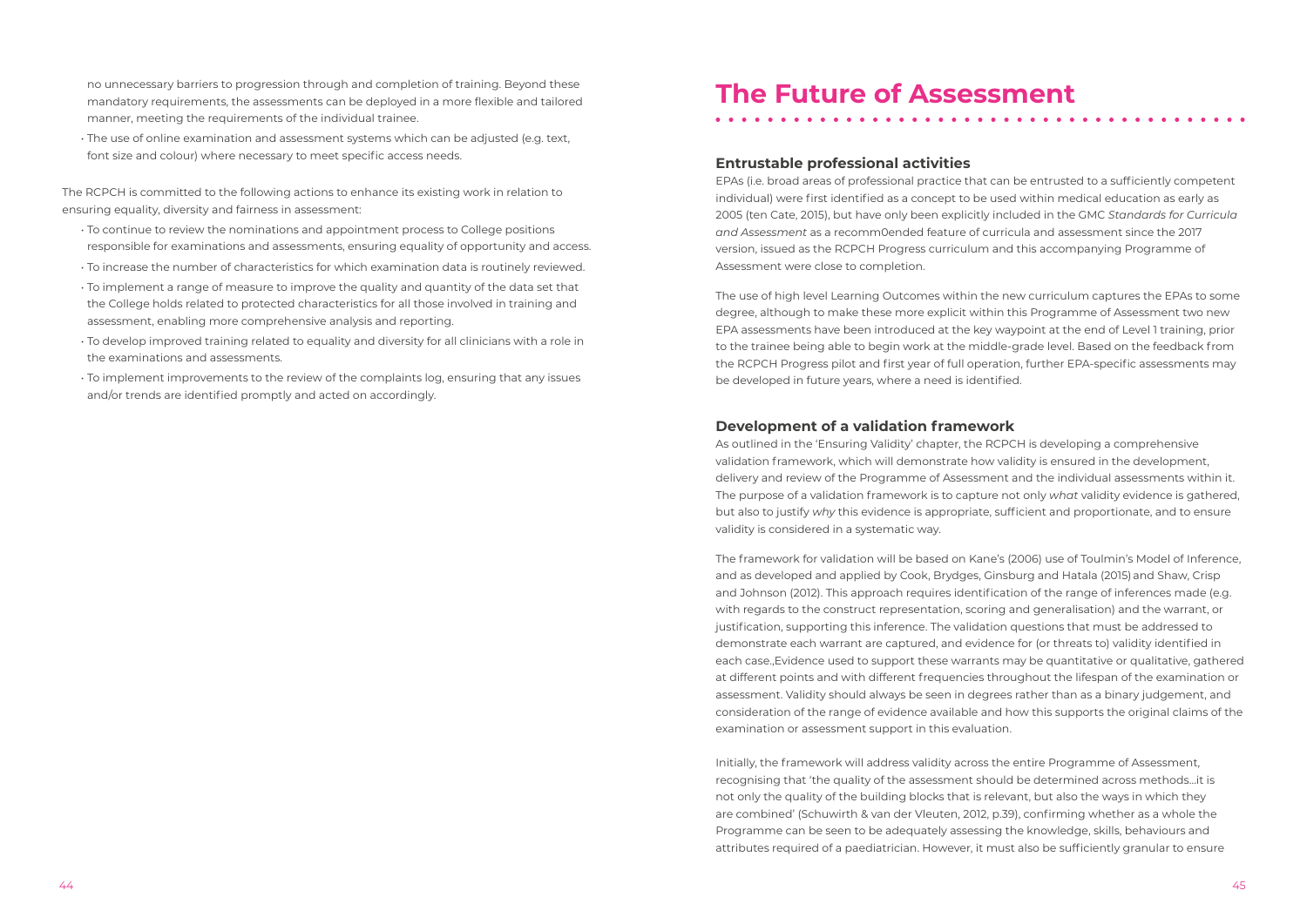the quality of the building blocks themselves, confirming that each is playing the role it is designed to within the Programme. The structure of the framework will be designed to address all key elements of validity relevant to the specific assessments within the Programme of Assessment. The exact structure is still to be designed, but Shaw and Crisp (2012) outline a broad range of approaches taken to devising frameworks, all of which will be considered when identifying the most relevant approach to evaluating the validity of inferences for the RCPCH examinations and assessments.

The RCPCH intends to begin development of these formal frameworks in 2017, to be fully in place and informing a scheduled programme of review for all assessments within two years.

#### **Shape of training**

Following the publication of the *Shape of Training Report* in 2013, the RCPCH issued a position paper and subsequently established a Task and Finish Group to review the paediatric training programme structure and content in line with the recommendations of the Report. The recommendations from this group have now been approved by the College's Council, and a new Implementation Group established to implement the planned changes by 2020, including the move to a two rather than three level training programme. The Programme of Assessment will be reviewed again prior to any changes to the training programme being rolled out, to ensure its ongoing suitability.

#### **Clinical review outcome**

A full review of the Clinical examination is currently underway, including an anticipated move from linear to domain-based marking. A pilot was carried out in July 2016, and the results evaluated by a group of senior examiners who had observed the pilot. With modifications, a further pilot is proposed in September 2017. The revised examination is expected to be implemented approximately one year later, subject to GMC approval.

#### **Increased involvement of patients**

The College has a very active Children and Young People's (CYP) engagement group – RCPCH & Us. The Education and Training Division continually review further ways of involving children, young people, and their families/carers with the assessment process. For example, a programme for CYP engagement in START is being developed by the RCPCH & Us team and the START Executive, including using CYP narratives to inform the START assessment scenarios.

#### **Regulatory changes**

Cronbach, L.J. (1971). Test validation. In R.L. Thorndike (Ed.). Educational measurement (2<sup>nd</sup> ed., pp.443-507). Washington, DC: American Council on Education.

Health Education England (HEE) is currently undertaking a review of the ARCP process, with the stated aim to improve opportunities to support progression on the basis of competency, to value experience gained outside formal training programmes and to introduce greater flexibility. HEE intend to publish recommendations for change in January 2018, and the RCPCH will then review its own processes for supporting the ARCPs in line with any amendments required or recommended.

### **References**

American Educational Research Association, American Psychological Association, & National Council on Measurement in Education. (1999). Standards for educational and psychological testing. Washington, DC: AERA.

Archer, J., McGraw, M. & Davies, H. (2010). 'Assuring validity of multisource feedback in a national programme'. Archives of Disease in Childhood, 95 (5), pp.330-335.

Archer, J.C., Norcini, J. & Davies, H.A. (2005). 'Use of SPRAT for peer review of paediatricians in training'. BMJ (Clinical Research Ed.), 330 (7502), pp.1251-1253.

Bauer, D., Holzer, M., Kopp, V. and Fischer, M.R. (2011). 'Pick-N multiple choice-exams: a comparison of scoring algorithms'. Advances in Health Sciences Education, 16:2, pp 211-221.

Bhakta, B., Tennant, A., Horton, M., Lawton, G. and Andrich, D. (2005). 'Using item response theory to explore the psychometric properties of extended matching questions examination in undergraduate medical education'. BMC Med Educ, 5:9 .

Boursicot, K. and Roberts, T. (2006). 'Setting standards in a professional higher education course: Defining the concept of the minimally competent student in performance based assessment at the level of graduation from medical school'. Higher Education Quarterly. 60, pp 74–90.

Case, S.M. and Swanson, D.B. (1989). 'Evaluating diagnostic pattern: A psychometric comparison of items with 15, 5 and 2 options'. Paper presented at the annual meeting of the American educational research association, San Francisco, CA.

Case, S.M. and Swanson, D.B. (1993). 'Extended‐matching items: A practical alternative to free‐ response questions'. Teaching and Learning in Medicine, 5:2, pp 107-115.

Case, S.M., Swanson, D.B. & Ripkey, D.R. (1994). 'Comparison of items in five-option and extendedmatching format for assessment of diagnostic skills'. Academic Medicine, 69 (Suppl 10), S1-S3.

Cook, D.A., Brydges, R., Ginsburg, S. & Hatala, R. (2015). A contemporary approach to validity arguments: a practical guide to Kane's framework. Medical Education, 49, pp.560-575.

Cronbach, L.J. (1988). Five perspectives on validity argument. In: H. Wainer & H.I. Braun (Eds). Test Validity (pp.3-17). Hillsdale, NJ: Lawrence Erlbaum Associates.

Crossley, J. & Jolly, B. (2012). 'Making sense of work-based assessment: Ask the right questions, in the right way, about the right things, of the right people'. Medical Education, 46 (1), pp.28-37.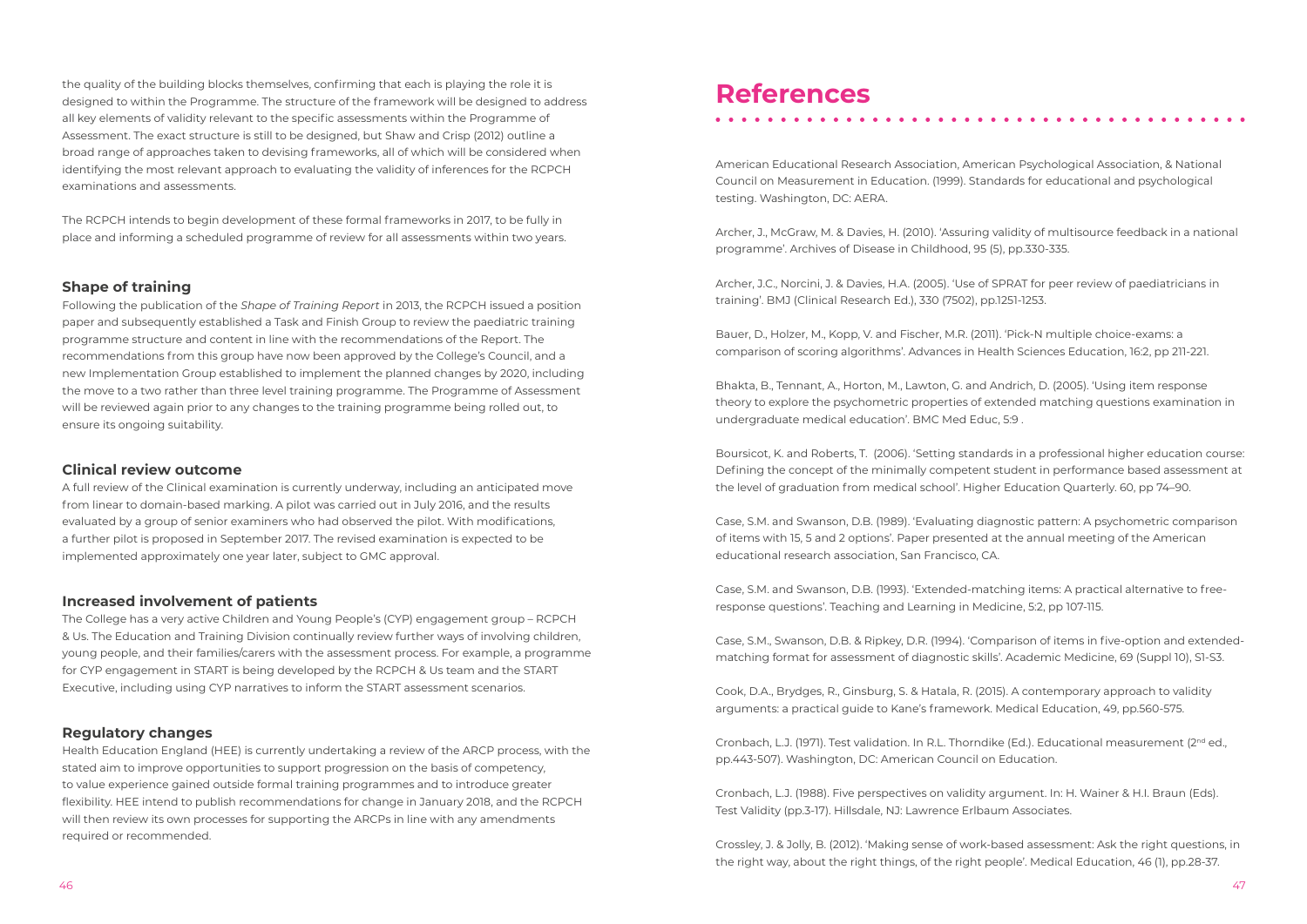Crossley, J., Johnson, G., Booth, J. & Wade, W. (2011). 'Good questions, good answers: Construct alignment improves the performance of workplace-based assessment scales'. Medical Education, 45 (6), pp.560-569.

Downing, S.M. (2003). 'Validity: on the meaningful interpretation of assessment data'. Medical Education, 37, pp.830-837.

Duthie. S., Fiander, A. and Hodges, P. (2007). 'EMQs: a new component of the MRCOG Part 1 examination'. The Obstetrician & Gynaecologist, 9, pp 189–194.

Epstein, R.M. (2007). 'Assessment in medical education'. New England Journal of Medicine, 356 (4), pp 387-396.

GMC, (2011). 'Learning and assessment in the clinical environment: the way forward'. [Previously online, contact the GMC directly to access].

GMC, (2013). 'Good Medical Practice'. [Online] Available from: http://[www.gmc-uk.org/Good\\_medical\\_practice\\_\\_\\_English\\_1215.pdf\\_51527435.pdf](http://www.gmc-uk.org/Good_medical_practice___English_1215.pdf_51527435.pdf)  (Accessed 19 June 2017).

GMC, (2017a). 'Designing and maintaining postgraduate assessment programmes'. [Online] Available from [http://www.gmc-uk.org/Designing\\_and\\_maintaining\\_postgraduate\\_assessment\\_](http://www.gmc-uk.org/Designing_and_maintaining_postgraduate_assessment_programmes_0517.pdf_70434370.pdf) [programmes\\_0517.pdf\\_70434370.pdf](http://www.gmc-uk.org/Designing_and_maintaining_postgraduate_assessment_programmes_0517.pdf_70434370.pdf) (Accessed 19 June 2017).

GMC, (2017b). 'Excellence by design: standards for postgraduate curricula'. [Online] Available from [http://www.gmc-uk.org/Excellence\\_by\\_design\\_\\_\\_standards\\_for\\_postgraduate\\_](http://www.gmc-uk.org/Excellence_by_design___standards_for_postgraduate_curricula_0517.pdf_70436125.pdf%20) [curricula\\_0517.pdf\\_70436125.pdf](http://www.gmc-uk.org/Excellence_by_design___standards_for_postgraduate_curricula_0517.pdf_70436125.pdf%20) (Accessed 19 June 2017).

Haladyna, T. M., Downing, S. M., and Rodriguez, M. C. (2002). 'A review of multiple- choice itemwriting guidelines for classroom assessment'. Applied Measurement in Education, 15(3), 309-334.

Isaacs, T., Zara, C. & Herbert, G. (2013). Key concepts in Educational Assessment, London: Sage.

Irons, A. (2007). Enhancing Learning through Formative Assessment and Feedback. Series: Key Guides for Effective Teaching in Higher Education. London: Routledge.

Kane, M.T. (2006). Validation. In: R.L. Brennan (Ed.). Educational Measurement (4th ed., pp.17-64) Westport, CT: American Council on Education and Praeger.

Kane, M.T. (2016). 'Explicating validity'. Assessment in Education: Principles, Policy & Practice, 23 (2), pp.198-211. DOI: 10.1080/0969594X.2015.1060192.

Khera, N., Davies, H., Davies, H., et al. (2005). 'How should paediatric examiners be trained?'. Archives of Disease in Childhood, 90, pp.43-47.

McGraw, M.E. (2010). 'A new form of assessment for paediatric trainees: readiness for consultant practice'. Archives of Disease in Childhood, 95, pp.959-962.

McLeod, S. A. (2013). Kolb - Learning Styles. [Online]. Available from: [www.simplypsychology.org/](http://www.simplypsychology.org/learning-kolb.html) [learning-kolb.html](http://www.simplypsychology.org/learning-kolb.html) (Accessed 19 June 2017).

McManus, I.C., Lissauer, T. & Williams, S.E. (2005). 'Detecting cheating in written medical examinations by statistical analysis of similarity of answers: pilot study'. BMJ, 330, p.1064.

Messick, S. (1998). 'Test validity: A matter of consequence'. Social Indicators Research, 45, pp.35-44.

Miller, G.E. (1990). 'The assessment of clinical skills/competence/performance'. Academic Medicine, 65, s63-s67.

Miller, A. & Archer, J. (2010). 'Impact of workplace based assessment on doctors' education and performance: a systematic review'. BMJ, 341, p.c5064.

Newton, P.E. & Shaw, S.D. (2014). Validity in Educational and Psychological Assessment. London: Sage.

Norcini, J.J., Shea, J.A. & Kanya, D.T. (1988). 'The Effect of Various Factors on Standard Setting'. Journal of Educational Measurement, 25, pp.57-65. DOI: 10.1111/j.1745-3984.1988.tb00291.

Norcini, J.J. and Shea, J.A. (1997). 'The credibility and comparability of standards. Applied Measurement in Education'. 10 pp39–59.

Norcini, J. & Burch, V. (2007) 'Workplace-based assessment as an educational tool: AMEE Guide no. 31'. Medical Teacher, 29, pp.855-871. DOI: 10.1080/01421590701775453

Nunnally, J.C. & Bernstein, I.H. (1994). Psychometric theory (3rd ed.). New York: McGraw & Hill.

Nwadinigwe, P.I. and Naibi, L. (2013). 'The Number of Options in a Multiple-Choice Test Item and the Psychometric Characteristics'. Journal of Education and Practice, 4:28.

Reece, A. & Fertleman, C. (2015). 'G187 (P) aiming for the apex–real-time assessment of teaching using medical students in a compulsory, multi-station postgraduate assessment to assess the "does" at the top of miller's pyramid'. Archives of Disease in Childhood, 100 (Suppl 3), pp.A80-A80.

Reece, A., Simpson, M., Byrne, S., Grant, J., Evans, D. & Smith, L. (2015). 'START – a novel assessment of consultant readiness for paediatric trainees in the UK', AMEE 2015 Annual Conference, Glasgow 5th to 9th September 2015. Association for Medical Education in Europe. Available at: [http://www.amee.org/getattachment/Conferences/AMEE-Past-Conferences/AMEE-](http://http://www.amee.org/getattachment/Conferences/AMEE-Past-Conferences/AMEE-2015/Final-Abstract-Book-updated-post-conference.pdf)[2015/Final-Abstract-Book-updated-post-conference.pdf](http://http://www.amee.org/getattachment/Conferences/AMEE-Past-Conferences/AMEE-2015/Final-Abstract-Book-updated-post-conference.pdf) (Accessed: 29 February 2016).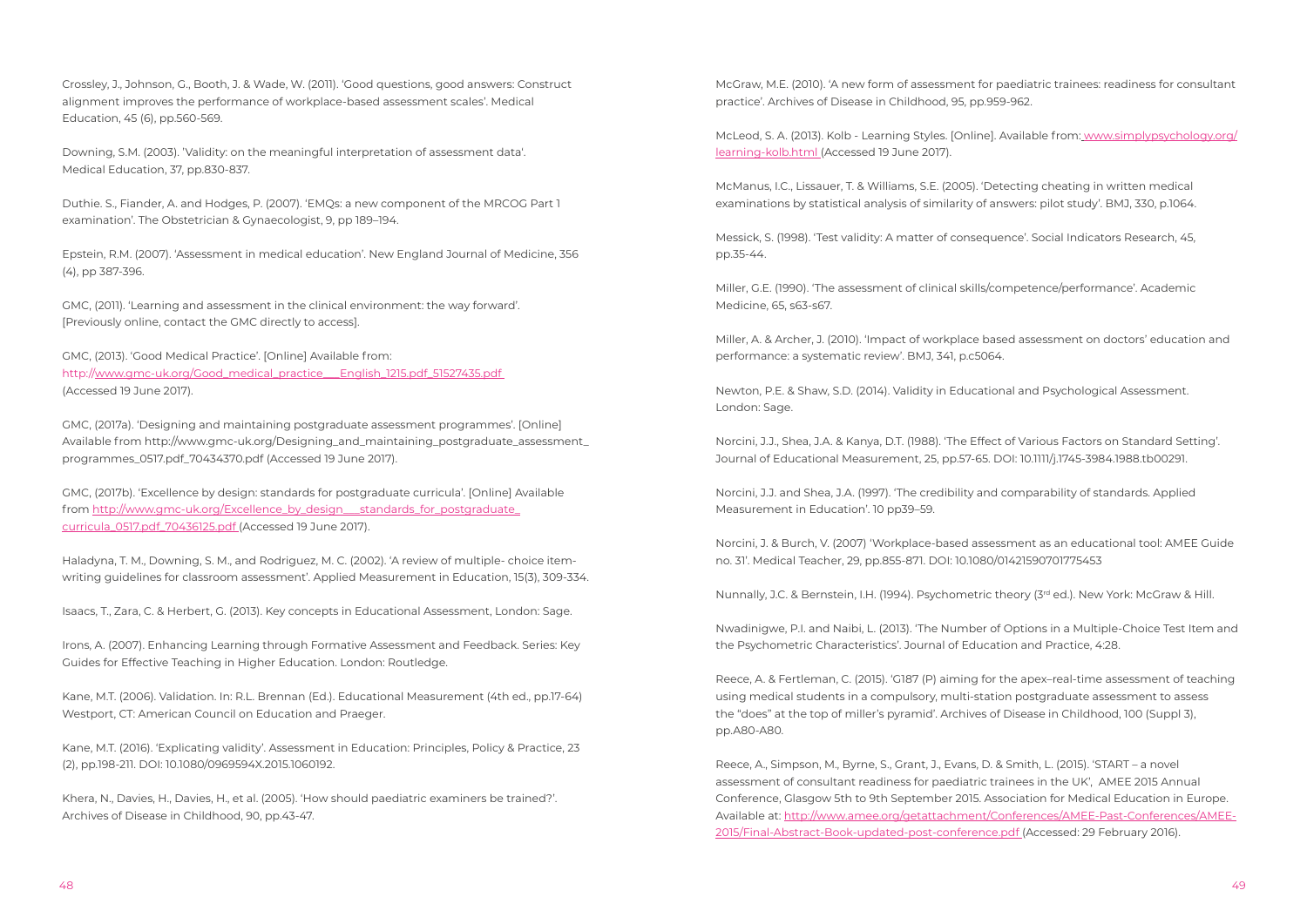Ripkey, D.R., Case, S.M. and Swanson, D.B. (1994). 'Comparison of items in five-option and extended-matching format for assessment of diagnostic skills'. Academic Medicine, 69(suppl):S1-S3.

Rogers, W.T. & Harley, D. (1999). 'An empirical comparison of three- and four-choice items and tests: susceptibility to testwiseness and internal consistency reliability'. Educational and Psychological Measurement, 59, pp.234-247.

Schon, D. (1983). The reflective practitioner: How professionals think in action. New York: Basic Books.

Schuwirth, L.W.T. & van der Vleuten, C.P.M. (2012). 'Programmatic assessment and Kane's validity perspective'. Medical Education, 46, pp.38-48. DOI: 10.1111/j.1365-2923.2011.04098.

Shaw, S., Crisp, V. & Johnson, N. (2012). 'A framework for evidencing assessment validity in largescale, high-stakes international examinations'. Assessment in Education: Policy, Principles and Practice, 19 (2), pp.161-165.

Shaw, S. & Crisp, V. (2012). Developing and applying an approach for the validation of general qualifications. Research Matters. Special Issue 3: An approach to validation. Cambridge Assessment (pp.10-11 and 17-36). Cambridge: University of Cambridge.

Sireci, S.G. (2007). 'On validity theory and test validation'. Educational Researcher, 36 (8), pp.477- 481. DOI: https:/[/doi.org/10.3102/0013189X07311609](http://doi.org/10.3102/0013189X07311609
)

Shape of Training, (2013). 'Securing the future of excellent patient care. Final report of the independent review led by Professor David Greenaway'. [Online] Available from: [http://](http://www.shapeoftraining.co.uk/static/documents/content/Shape_of_training_FINAL_Report.pdf_53977887.pdf) [www.shapeoftraining.co.uk/static/documents/content/Shape\\_of\\_training\\_FINAL\\_Report.](http://www.shapeoftraining.co.uk/static/documents/content/Shape_of_training_FINAL_Report.pdf_53977887.pdf) [pdf\\_53977887.pdf](http://www.shapeoftraining.co.uk/static/documents/content/Shape_of_training_FINAL_Report.pdf_53977887.pdf) (Accessed: 2 June 2017).

ten Cate, O. (2013). 'Nuts and bolts of entrustable professional activities'. Journal of Graduate Medical Education, 5 (1), pp.157-158.

ten Cate, O., Chen, H.C., Hoff, R.G., Peters, H., Bok, H. & van der Scaarf, M. (2015). 'Curriculum development for the workplace using Entrustable Professional Activities (EPAs): AMEE Guide No.99'. Medical Teacher, 37 (11), pp.983-1002.

The W.Edwards Deming Insitute. (2016). PDSA Cycle. [Online]. Available from: [https://deming.org/](https://deming.org/management-system/pdsacycle) [management-system/pdsacycle](https://deming.org/management-system/pdsacycle) (Accessed 12 July 2017).

van der Vleuten, C.P.M. & Schuwirth, L.W.T. (2005). 'Assessing professional competence: from methods to programmes'. Medical Education, 39, pp.309-317. DOI: 10.1111/j.1365-2929.2005.02094.

van der Vleuten, C.P.M. (2016). 'Revisiting 'Assessing professional competence: from methods to programmes''. Medical Education, 50, pp.885-888. DOI: 10.1111/medu.12632. Webb, E.A., Davis, L., Muir, G., Lissauer, T., Nanduri, V. & Newell, S.J. (2012). 'Improving postgraduate clinical assessment tools: the introduction of video recordings to assess decision making'. Medical Teacher, 34 (5), pp.404-410.

Woodford, K. & Bancroft, P. (2004). Using multiple choice questions effectively in Information Technology education. In: R. Atkinson, C. McBeath, D. Jonas-Dwyer & R. Phillips (Eds). Beyond the comfort zone: Proceedings of the 21<sup>st</sup> ASCILITE Conference (pp.948-955). Perth, 5-8 December. [Online] Available from:<http://www.ascilite.org.au/conferences/perth04/procs/woodford.html> (Accessed 19 June 2017).

Workplace Based Assessment Working Group, (2010). Workplace Based Assessment: A guide for implementation. A GMC/AoMRC guidance paper. UK: General Medical Council.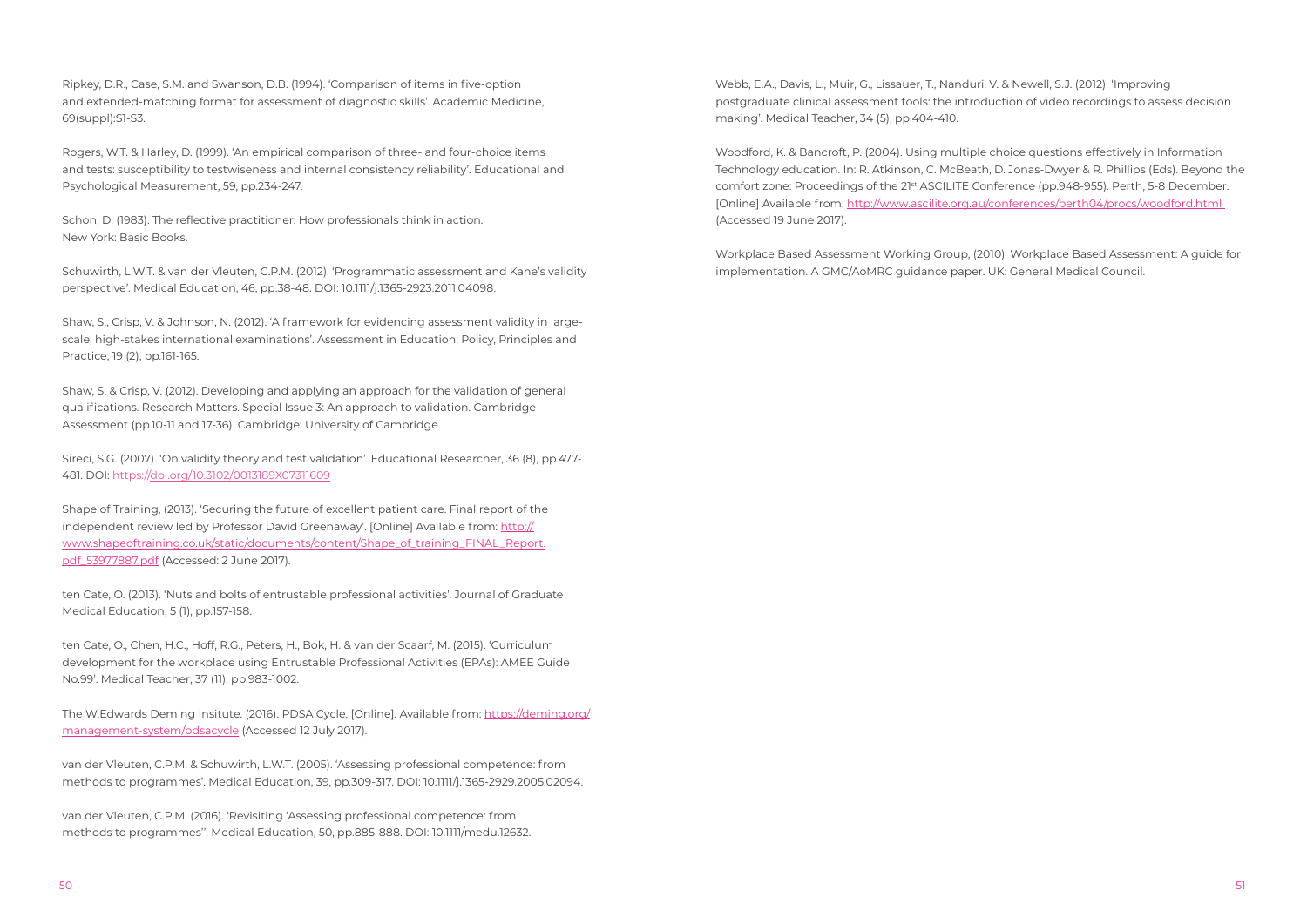

# **Useful Sources of Information**

### **GMC/AoMRC guidance and standards**

- • [GMC 'Promoting excellence: standards for medical education and training'](https://www.gmc-uk.org/Promoting_excellence_standards_for_medical_education_and_training_0715.pdf_61939165.pdf)
- • [GMC 'Excellence by design: standards for postgraduate curricula'](https://www.gmc-uk.org/education/postgraduate/excellence_by_design.asp)
- • [GMC 'Generic Professional Capabilities Framework](https://www.gmc-uk.org/education/postgraduate/GPC.asp)'
- • [GMC 'Designing and maintaining postgraduate assessment programmes](https://www.gmc-uk.org/education/postgraduate/assessment_guidance.asp)'
- • [GMC 'Equality and diversity guidance for curricula and assessment systems](https://www.gmc-uk.org/education/postgraduate/EandD_college.asp)'
- [Academy of Medical Royal Colleges 'Improving feedback and reflection to improve learning:](http://www.aomrc.org.uk/publications/reports-guidance/improving-feedback-reflection-improve-learning-practical-guide-trainees-trainers/)
- [A practical guide for trainees and trainers'](http://www.aomrc.org.uk/publications/reports-guidance/improving-feedback-reflection-improve-learning-practical-guide-trainees-trainers/)

### **RCPCH examinations**

- [RCPCH Theory Examination syllabus](https://www.rcpch.ac.uk/sites/default/files/page/Syllabus%20final%20version%20boards%20Mar%202016%20for%20candidates_5.pdf)
- [RCPCH Theory Examination sample papers](http://www.rcpch.ac.uk/training-examinations-professional-development/assessment-and-examinations/examinations/theory-exa-6)
- [MRCPCH Clinical Examination: information for candidates](http://www.rcpch.ac.uk/system/files/protected/page/MRCPCH%20Clinical%20Examination%20Information%20for%20Candidates%202012-08_0.pdf)
- • [MRCPCH Clinical Examination: syllabus, structure and anchor statements](http://www.rcpch.ac.uk/training-examinations-professional-development/assessment-and-examinations/examinations/mrcpch-clini)
- • [Examination policies and regulations](http://www.rcpch.ac.uk/training-examinations-professional-development/assessment-and-examinations/examinations/policies-and)
- • [Examination pass rates](http://www.rcpch.ac.uk/training-examinations-professional-development/assessment-and-examinations/examinations/pass-rates-a)

#### **RCPCH assessments**

- • [An informative guide to formative and summative feedback for RCPCH trainees and trainers](https://issuu.com/joballrcpch/docs/assessment_guide_3rd_ed_sept_2016_v/2)
- • [RCPCH guidance and forms for each assessment tool](http://www.rcpch.ac.uk/training-examinations-professional-development/assessment-and-examinations/assessment/assessment)
- • [RCPCH ePortfolio guidance](http://www.rcpch.ac.uk/training-examinations-professional-development/assessment-and-examinations/assessment/eportfolio/epo)

#### **RCPCH contacts**

Detailed information about all aspects of the RCPCH curriculum, examinations and assessments can be found on our website: [www.rcpch.ac.uk](http://www.rcpch.ac.uk)

**Examination queries:** [examinations.enquiries@rcpch.ac.uk](mailto:examinations.enquiries@rcpch.ac.uk)

**Assessment or ePortfolio queries**: [eportfolio@rcpch.ac.uk](mailto:eportfolio@rcpch.ac.uk)

**RCPCH START queries:** [start@rcpch.ac.uk](mailto:start@rcpch.ac.uk)

**Feedback on the Programme of Assessment:** [qualityandstandards@rcpch.ac.uk](mailto:qualityandstandards@rcpch.ac.uk)